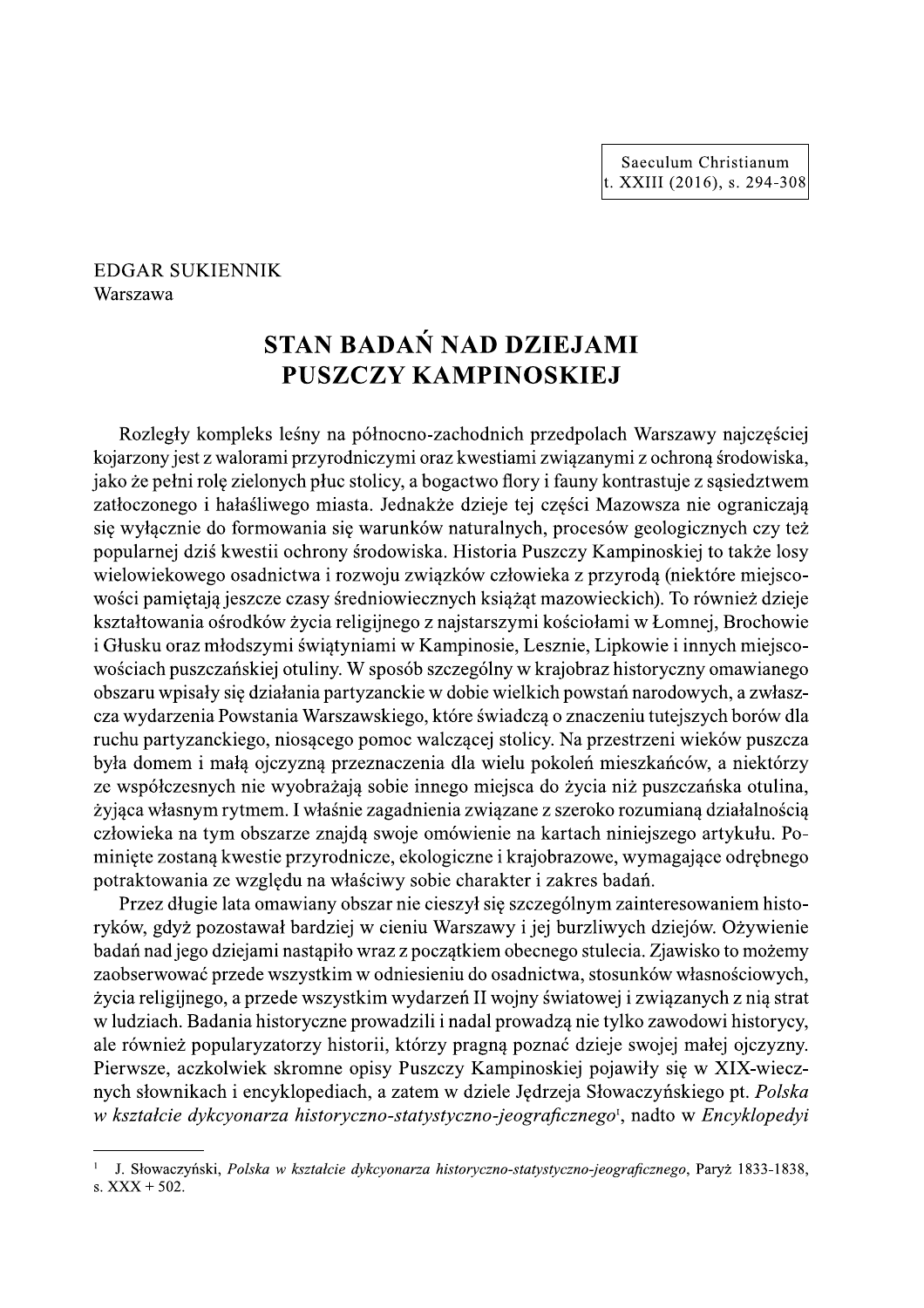Powszechnej Samuela Orgelbranda<sup>2</sup> oraz Słowniku Geograficznym Królestwa Polskiego *i innych krajów słowiańskich*, w którym powtórzono wcześniejsze ustalenia w zakresie topografii terenu, przynależności ówczesnych miejscowości do poszczególnych parafii oraz stosunków własnościowych z określeniem liczby łanów, morgów i prętów<sup>3</sup>. W dziedzinie toponomastyki wyróżnia się słownik Adama Wolffa i Ewy Rzetelskiej-Feleszko pt. Mazowieckie nazwy terenowe do końca XVI w., w którym autorzy zebrali najstarsze informacje z zakresu nazewnictwa miast i wsi mazowieckich w świetle dostępnych źródeł archiwalnych<sup>4</sup>. Geografia historyczna miejscowości puszczańskich w drugiej poł. XVI w., uwzględniająca stosunki własności ziemskiej na terenie ówczesnych powiatów i parafii, znalazła omówienie w piątym tomie epokowego dzieła Adolfa Pawińskiego: Polska XVI wieku pod względem geograficzno-statystycznym<sup>5</sup>.

W badaniach naukowych nieocenioną rolę odgrywają bibliografie oraz bibliografie bibliografii, które ułatwiają poszukiwaczom dotarcie do literatury przedmiotu. Od 2006 r. Puszcza Kampinoska posiada swoją bibliografię dzięki staraniom Marka Ferchmina, który podjął się ustalenia wszystkich publikacji odnoszących się do omawianego regionu. W pierwszym woluminie, podzielonym przez autora na 2 części, odnajdujemy 2149 tytułów w okresie do 1972 r. (zawiera również wcześniejsze spisy Janusza Bobińskiego i Jadwigi Kobendziny) i 1648 tytułów za lata 1973-1990. Kolejny tom obejmuje lata 1991-2000 i zawiera wykaz 2488 opracowań. Wszystkie hasła zostały ułożone w porządku alfabetycznym według nazwisk twórców, lecz bez rozróżnienia poszczególnych dyscyplin naukowych. Ich kategoryzacja pojawia się dopiero w indeksie na końcu każdego woluminu<sup>6</sup>.

W dotychczasowych badaniach nad dziejami puszczy podjęto zagadnienie osadnictwa na przekształcanych w tym celu obszarach leśnych oraz na terenach sąsiednich. Badania archeologiczne prowadzone przez Halinę Różańską we wsi Strojec przyczyniły się do odkrycia przedmiotów z czasów kultur pucharów lejowatych i amfor kulistych. Podobne dociekania prowadzone przez Jerzego Pyrgałę w Zamczysku pozwoliły datować tutejsze grodzisko jako obszar obronny na XIII w.7 W zagadnienie rozwoju sieci osadniczej w średniowieczu i czasach nowożytnych wprowadził czytelników historyk regionu kampinoskiego Kazimierz Heymanowski. W pionierskim artykule pt. Rozwój sieci osadniczej w dobrach kampinoskich od połowy XV do połowy XIX wieku autor omówił problematykę osadnictwa i stosunków własnościowych na terenach puszczańskich w realiach kształtującej się gospodarki folwarczno-pańszczyźnianej. Odwołując się do dokumentacji archiwalnej (Metryka Koronna i Archiwum Skarbu Koronnego w AGAD) oraz źródeł drukowanych, takich jak lustracje województw czy Księgi Referendarii Koronnej, precyzyjnie ustalił kwestie własności gruntów w każdej wsi oraz podał przybliżoną liczbę ludności z określeniem wójtów,

 $\overline{2}$ Zob. hasła w: Encyklopedyja Powszechna, t. 1-28, oprac. S. Orgelbrand, Warszawa 1859-1868.

Zob. hasła w: Słownik Geograficzny Królestwa Polskiego i innych krajów słowiańskich, t. 1-15, red. F. Sulimier- $\overline{\mathbf{3}}$ ski, B. Chlebowski, W. Walewski, Warszawa 1880-1902.

A. Wolff, E. Rzetelska-Feleszko, Mazowieckie nazwy terenowe do końca XVI wieku, Warszawa 1982.

 $\overline{\mathbf{5}}$ A. Pawiński, Polska XVI wieku pod wzgledem geograficzno-statystycznym, t. 5: Mazowsze, Warszawa 1892, s. 142-145, 263-267, 282-285.

J. Bobiński, M. Ferchmin, Bibliografia Puszczy Kampinoskiej do 1990 roku, cz. 1-2, Izabelin 2006, s. 234; M. Ferchmin, Bibliografia Puszczy Kampinoskiej 1991-2000, Izabelin 2009, s. 140.

H. Różańska, Strojec, gm. Kampinos, woj. warszawskie, "Informator Archeologiczny: badania", 9 (1975), s. 49-50; J. Pyrgała, Zamczysko, gm. Kampinos, woj. warszawskie, "Informator Archeologiczny: badania", 14 (1980), s.  $180-181$ .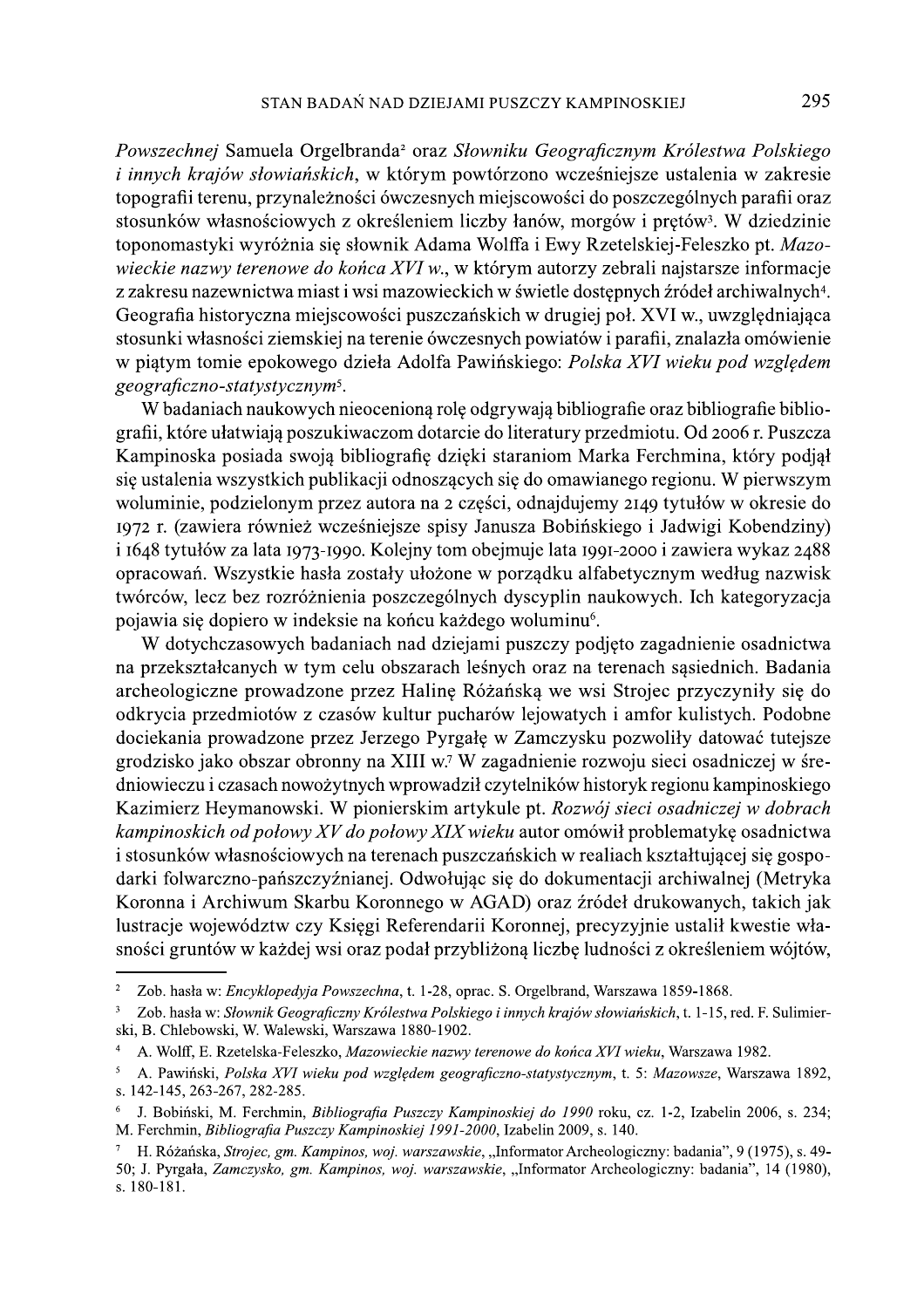### **EDGAR SUKIENNIK**

kmieci, zagrodników i ludności służebnej w gospodarstwach folwarcznych<sup>8</sup>. Temu samemu autorowi zawdzięczamy cykl artykułów popularno-naukowych na łamach czasopisma "Sylwan", w których ukazał rozwój osadnictwa budniczego oraz gospodarki bartnej w lasach mazowieckich<sup>9</sup>.

Omówione prace archeologów i historyków nie wyczerpały tematu, a zasygnalizowana przez nich problematyka dopominała się o dalsze studia. Naprzeciw temu zapotrzebowaniu w sposób zadowalający wyszły trzy prace opublikowane w 2005 r. Ich wachlarz otwiera pionierski artykuł Stefana Woydy: Pradzieje Puszczy Kampinoskiej, który przemierza ślady ewolucji związków człowieka i przyrody od epoki kamienia aż do szczytowego średniowiecza. Wspomniana praca jest pierwszą syntezą problemów tutejszego osadnictwa, opracowaną dzięki zgromadzeniu i zweryfikowaniu raportów i sprawozdań z dotychczasowych badań archeologicznych<sup>10</sup>. Natomiast w zagadnienie osadnictwa w wiekach średnich wprowadził Kazimierz Pacuski w artykule: Puszcza Kampinoska w średniowieczu i na początku czasów nowożytnych (do 1526). Na podstawie źródeł archiwalnych oraz dostępnej literatury autor omówił pierwsze stałe osady na terenie puszczańskim (np. Łomna, Brochów, Pęcice, Dziekanów i Leszno), dokonując rozróżnienia na włości książęce, rycerskie, duchowne i klasztorne<sup>11</sup>. Te same zagadnienia, ale dla czasów nowożytnych, odnajdziemy w opracowaniu płockiego historyka Mariana Chudzyńskiego (Puszcza Kampinoska w XIX *i na początku XX wieku*), który ukazał dalszy rozwój osadnictwa i gospodarki rolnej, nie pomijając osadników niemieckich, którzy w XVIII-XIX w. intensywnie zagospodarowywali tereny zalewowe nad Wisła<sup>12</sup>.

Świeżo opracowanym zagadnieniem z dziedziny lokalnej demografii jest studium Marka J. Minakowskiego, który przeprowadził analizę związków rodzinnych w parafii Kampinos w XIX w. w świetle dostępnych akt stanu cywilnego. Jego wyniki stanowią cenny przyczynek do badań demograficznych na Mazowszu, zwłaszcza że parafia kampinoska była porównywalna z wieloma innymi przeciętnymi parafiami w centralnej Polsce<sup>13</sup>.

Przez długie lata brakowało całościowej syntezy dziejów Puszczy Kampinoskiej. Naprzeciw temu zapotrzebowaniu wyszła częściowo monografia autorstwa Marii Kann pt. Wierna Puszcza opublikowana w 1972 r. Autorka, odwołując się m. in. do kronik Anonima zw. Gallem, Marcina Kromera, XVII-wiecznych akt parafii Głusk i Zakroczym, korespondencji, a nadto licznych źródeł drukowanych, przemierzyła dzieje najważniejszych wydarzeń w dziejach kompleksu leśnego, począwszy od czasów prehistorycznych, poprzez wojny

K. Heymanowski, Rozwój sieci osadniczej w dobrach kampinoskich od połowy XV do połowy XIX wieku, "Kwartalnik Historii Kultury Materialnej", 17 (1969), nr 3, s. 417-429.

<sup>&</sup>lt;sup>9</sup> K. Heymanowski, *Dzieje Puszczy Kampinoskiej do połowy XIX wieku*, "Sylwan", 110 (1966), nr 2, s. 1-15; tenże, *Budnicy i holendrzy w dziejach gospodarstwa leśnego na Mazowszu*, "Sylwan", 113 (1969), nr 5, s. 21-40; tenże, Z badań nad gospodarką bartną na Mazowszu (XV-XVIII w.), "Sylwan", 114 (1970), nr 4, s. 29-54; tenże, Znaczenie gospodarcze bartnictwa (XV-XVIII w.), "Sylwan", 115 (1971), nr 11, s. 13-36.

<sup>&</sup>lt;sup>10</sup> S. Woyda, Pradzieje Puszczy Kampinoskiej, w: Kampinoski Park Narodowy: praca zbiorowa, t. 3, cz. 1: Dzieje Puszczy Kampinoskiej i okolic, red. P. Matusak, Izabelin 2005, s. 19-172.

 $11\,$ K. Pacuski, Puszcza Kampinoska w średniowieczu i na początku czasów nowożytnych (do 1526 r.), w: Kampinoski Park Narodowy..., t. 3, cz. 1, s. 173-224.

<sup>&</sup>lt;sup>12</sup> M. Chudzyński, Puszcza Kampinoska w XIX wieku i na początku XX wieku, w: Kampinoski Park Narodowy..., t. 3, cz. 1, s. 351-455.

<sup>&</sup>lt;sup>13</sup> M.J. Minakowski, *Gestość sieci koligacji w parafii Kampinos w XIX wieku*, "Przeszłość Demograficzna Polski", 35 (2014), s. 65-74.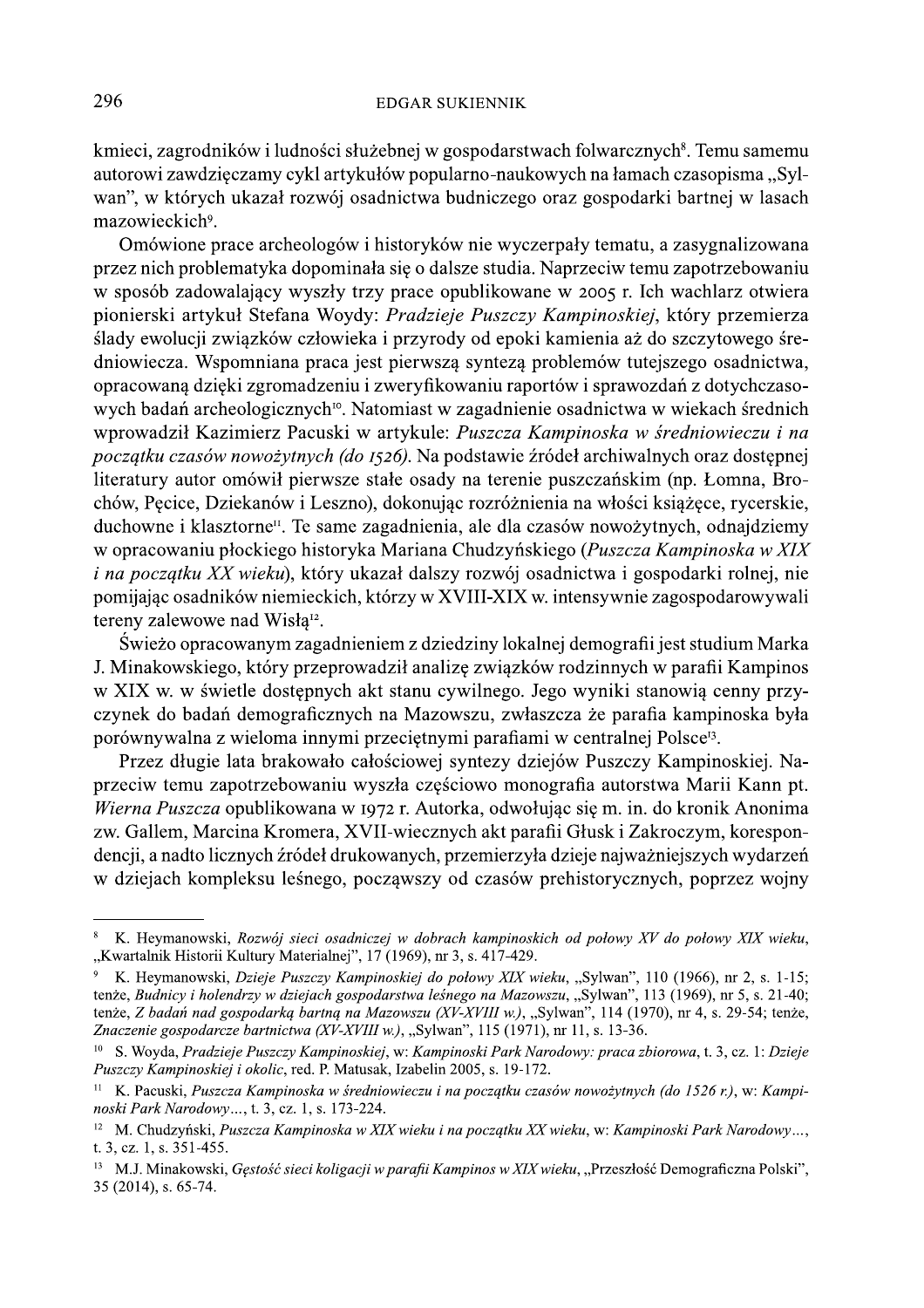polsko-szwedzkie i lata powstań narodowych, kończąc na martyrologii narodu polskiego w latach ostatniej wojny światowej, o której zaświadczają liczne cmentarze i zbiorowe mogiły. Zwracają uwagę barwne opisy wyczynów łowieckich królów polskich, m. in.: Zygmunta Starego, Stefana Batorego i Jana III Sobieskiego. Wartość badawczą mają także wzmianki o tutejszych rodzinach szlacheckich: Czosnowskich z Czosnowa, Lasockich z Brochowa, Radziejowskich z Kampinosu, Wodzińskich z Zaborówka oraz Zaborowskich i Izbińskich z Zaborowa.

Przez wiele lat praca Marii Kann stanowiła jedyną syntezę ogólną dziejów Puszczy Kampinoskiej, jednak daleką od całościowego ujęcia jej barwnych epizodów. Bardziej adekwatna do istniejących potrzeb okazała się praca zbiorowa pt. Dzieje Puszczy Kampinoskiej i okolic, która trafiła na rynek wydawniczy w 2005 r. pod redakcją naukową prof. Piotra Matusaka. Jest to pierwsza i dotychczas jedyna próba kompleksowego ujęcia dziejów puszczańskich od czasów prehistorycznych aż do końca II wojny światowej. Praca jest ostatnią częścią 3-tomowego dzieła, wydanego pod wspólnym tytułem: Kampinoski Park Narodowy: praca zbiorowa. Tom I. pod red. Romana Andrzejewskiego obejmuje jedynie zagadnienia przyrodnicze Kampinoskiego Parku Narodowego. Natomiast kolejny tom jest analizą współczesnego życia społecznego<sup>14</sup>. Dopiero ostatnia część zawiera zbiór obszernych artykułów historycznych, wśród których odnajdujemy m. in. opracowanie redaktora tomu dotyczące osiągnięć dotychczasowej historiografii regionalnej oraz analizę stosunków ziemskich i problemów gospodarczych w XVI-XVIII w. pióra trzech historyków Mazowsza: Henryka Rutkowskiego, Dariusza Główki i Wiesława Majewskiego. Badacze wykorzystali akta zawarte w Metryce Koronnej oraz źródła drukowane, wśród których wyróżniają się sumariusze ksiąg tejże metryki tudzież lustracje województw mazowieckiego i rawskiego<sup>15</sup>. Za udaną próbę wypełnienia dotychczasowych braków w literaturze przedmiotu należy uznać artykuł Krzysztofa Zwolińskiego, w którym znalazła omówienie rola puszczy podczas I wojny światowej oraz dwudziestolecia międzywojennego<sup>16</sup>.

W nurcie badań nad dziejami Puszczy Kampinoskiej nie mogło zabraknąć opracowań związanych z tematyką powstań narodowych. Stosunkowo niewiele miejsca w literaturze przedmiotu zajmują wydarzenia insurekcji kościuszkowskiej, które pojawiają się niejako na marginesie niepokojów w Warszawie. Częściowo naprzeciw istniejącemu zapotrzebowaniu wyszła praca Andrzeja Zahorskiego (Warszawa w Powstaniu Kościuszkowskim), w której odnajdujemy szczątkowe informacje na temat koncentracji armii pruskiej gen. Goetza na zachodnich przedpolach stolicy oraz walk powstańczych w rejonie Szwedzkich Gór<sup>17</sup>. Więcej wzmianek o wydarzeniach roku 1794 w Puszczy Kampinoskiej odnajdujemy w dwóch artykułach Stanisława Herbsta: Bitwa na przedpolu Warszawy oraz Puszcza Kampinoska na przełomie XVIII i XIX wieku (napisany wspólnie z Tadeuszem Rawskim). Na podstawie danych źródłowych oraz istniejącej literatury autorzy przedstawili działania osłonowe

<sup>&</sup>lt;sup>14</sup> Kampinoski Park Narodowy: praca zbiorowa, t. 1: Przyroda Kampinoskiego Parku Narodowego, red. R. Andrzejewski, Izabelin 2003; t. 2: Społeczeństwo, przestrzeń, ekonomia, red. R. Andrzejewski, Izabelin 2004; t. 3: Dzieje Puszczy Kampinoskiej i okolic, cz. 1 i 2, red. P. Matusak, Izabelin 2005.

<sup>&</sup>lt;sup>15</sup> H. Rutkowski, D. Główka, W. Majewski, Puszcza Kampinoska na przełomie XVIII i XIX wieku, w: Kampinoski Park Narodowy..., t. 3, cz. 1, s. 225-291.

<sup>16</sup> K. Zwoliński, Puszcza Kampinoska w latach 1913-1939, w: Kampinoski Park Narodowy..., t. 3, cz. 2, s. 7-163.

<sup>17</sup> A. Zahorski, Warszawa w Powstaniu Kościuszkowskim, wyd. 2, Warszawa 1985, s. 374.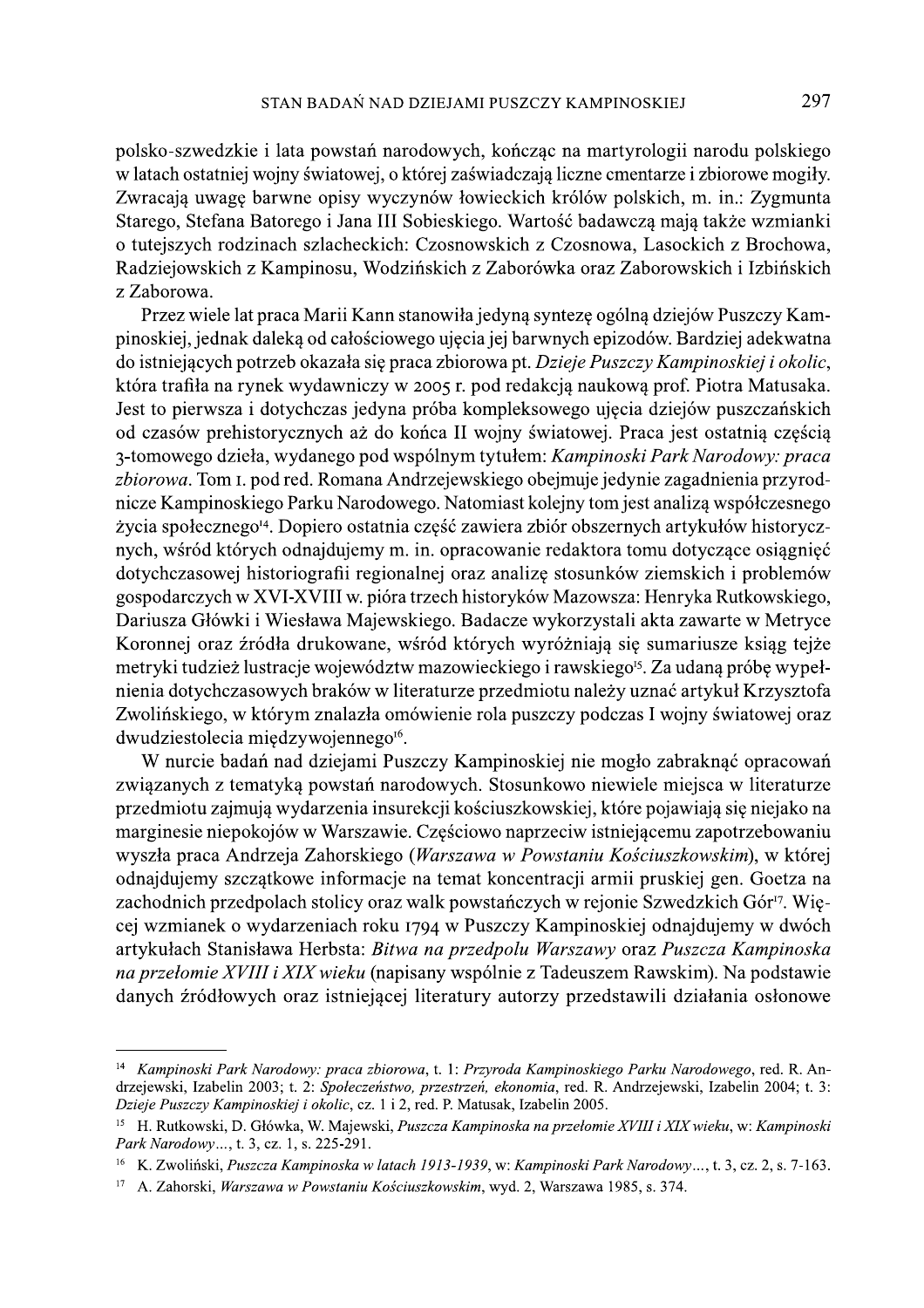oddziału kawalerzystów na linii Kampinos – Leszno – Secymin oraz starcia polsko-pruskie pod Błoniem<sup>18</sup>.

Częściej niż powstaniem kościuszkowskim autorzy interesowali się problematyką powstania styczniowego, podczas którego rozległy kompleks leśny stanowił ważny ośrodek oporu przeciwko rosyjskiemu zaborcy. Już w 1913 r. Stanisław Zieliński zebrał dokumentację Muzeum Narodowego Polskiego w Rapperswilu (pamiętniki, korespondencje, noty prasowe oraz biuletyny), która posłużyła mu do opracowania swoistego kompendium przebiegu walk powstańczych w poszczególnych województwach. W ten sposób powstało obszerne dzieło: Bitwy i potyczki 1863-1864. Na podstawie materyałów drukowanych i rekopiśmiennych Muzeum Narodowego w Rapperswilu, które doczekało się reprintu w nowym wydaniu, razem z wykazem bitew i potyczek, sporządzonym przez tego samego autora<sup>19</sup>. W interesującej nas okolicy omówienie znalazły zajścia w Budzie Zaborowskiej i Kampinosie.

Praca bibliotekarza muzeum zainspirowała kolejnych badaczy do pogłębienia dotychczasowych dociekań. W dwudziestoleciu międzywojennym powstały krótkie opracowania Kazimierza Hugo-Badera i Władysława Karbowskiego, którzy przyjrzeli się czynom powstańczym mjr. Walerego Remiszewskiego i jego oddziału "Dzieci Warszawy"<sup>20</sup>. Garść informacji o działaniach powstańczych w puszczy zaczerpniemy z flagowej publikacji Stefana Kieniewicza pt. Warszawa w powstaniu styczniowym, która doczekała się kilku wydań<sup>21</sup>. Ogólne wiadomości na temat bitwy pod Budą Zaborowską odnajdujemy w krótkim studium autorstwa ks. Zbigniewa Skiełczyńskiego<sup>22</sup>. Więcej materiału faktograficznego wnoszą do tematu prace dwóch współczesnych badaczy: Szymona Bijaka i Jarosława Włodarczyka. Pierwszy z wymienionych omówił utworzenie oddziałów powstańczych i ich podstawowe zadania, wskazując przy tym na istotną rolę Zygmunta Padlewskiego, Mieczysława Romanowskiego oraz duchownych z parafii Kampinos w pracach organizacyjnych na rzecz powstania. Autor opracowania nie przecenia roli Puszczy Kampinoskiej w dniach powstania, przypisując jej niewielkie znaczenie. Powstańcy styczniowi doczekali się jednak godnego upamietnienia w miejscach kaźni, o czym dobitnie świadczy mogiła powstańców w Zaborowie Leśnym (d. Buda Zaborowska) i krzyż na domniemanym (choć niepewnym) miejscu pochówku mir. Remiszewskiego w Truskawiu<sup>23</sup>. Znacząca rolę puszczy podczas powstania widzi natomiast Jarosław Włodarczyk, twórca obszernej monografii pt. Szkice z dziejów powstania styczniowego w Puszczy Kampinoskiej<sup>24</sup>. Publikacja jest jak dotąd najbardziej

<sup>&</sup>lt;sup>18</sup> S. Herbst, Bitwa na przedpolu Warszawy, w: Powstanie kościuszkowskie 1794, t. 1: Dzieje militarne, red. T. Rawski, Warszawa 1994, s. 329-344; T. Rawski, S. Herbst, Puszcza kampinoska na przełomie XVIII i XIX wieku, w: Kampinoski Park Narodowy..., t. 3, cz. 1, s. 293-349.

<sup>19</sup> S. Zieliński, Bitwy i potyczki 1863-1864. Na podstawie materyałów drukowanych i rękopiśmiennych Muzeum Narodowego w Rapperswilu, Rapperswil 1913, s. 550. W 2014 r. ukazał się przedruk tego wydania pod następującym tytułem: Bitwy i potyczki 1863-1864 oraz spis alfabetyczny i chronologiczny bitew i potyczek 1863-1864, wyd. Graf ika Iwona Knechta, Warszawa 2014.

<sup>&</sup>lt;sup>20</sup> K. Hugo-Bader, *Bitwa pod Budą Zaborowską*, "Tygodnik Narodowy", 2 (1933), nr 3, 4, 5; W. Karbowski, Z dziejów warszawskiej partii majora Remiszewskiego, "Przegląd Piechoty", 12 (1939), z. 1, s. 1, 83-97.

<sup>&</sup>lt;sup>21</sup> S. Kieniewicz, *Warszawa w powstaniu styczniowym*, Warszawa 1954, s. 243; wyd. 2, Warszawa 1956, s. 247; wyd. 3, Warszawa 1965, s. 185; wyd. 4, Warszawa 1983, s. 239.

<sup>&</sup>lt;sup>22</sup> Z. Skiełczyński, *Bitwa pod Budą Zaborowską 14 kwietnia 1863 r.*, Izabelin 1992.

<sup>&</sup>lt;sup>23</sup> Sz. Bijak, Rok 1863 w Puszczy Kampinoskiej, w: Śladami powstania styczniowego. Aspekty historyczne i krajoznawcze, red. J. Partyka, M. Żochowski, Warszawa 2014, s. 69-76.

<sup>&</sup>lt;sup>24</sup> J. Włodarczyk, Szkice z powstania styczniowego w Puszczy Kampinoskiej, Izabelin 2014, s. 114.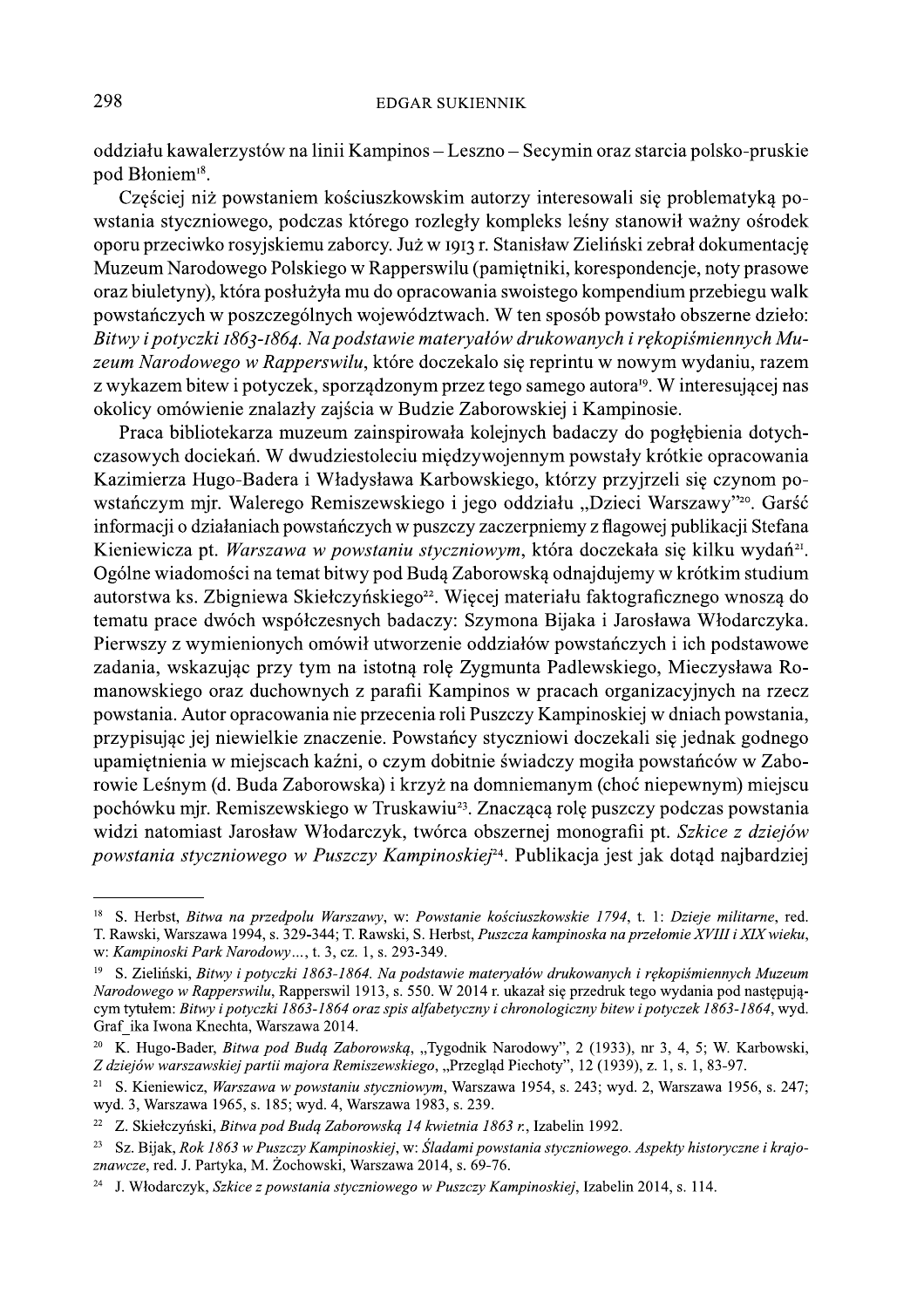wnikliwym opracowaniem wydarzeń 1863 r. na tytułowym obszarze. Autor, odwołując się do XIX-wiecznej prasy, pamiętników, relacji kronikarskich i współczesnej literatury, przeprowadził analize wydarzeń sprzed 150 lat i podkreślił znaczenie podwarszawskiego kompleksu leśnego jako głównego ośrodka koncentracji sił powstańczych z woli Komitetu Centralnego Narodowego. Niewiele wnosi do stanu badań kompendium autorstwa Ewy Kłosiewicz i Marii Wróblewskiej, dotykające w pierwszych rozdziałach znaczenia puszczy i jej mieszkańców dla obronności Warszawy, począwszy od wojny polsko-szwedzkiej (1655-1660), poprzez powstania kościuszkowskie i styczniowe, aż do upadku powstania warszawskiego. Warto jednak sięgnąć do tej pracy, gdyż porządkuje ona ogólną wiedzę w zakresie problematyki powstańczej<sup>25</sup>.

Największą grupę prac historycznych stanowią niewątpliwie opracowania dziejów ostatniej wojny światowej, jako że głusza leśna była terenem intensywnych działań partyzanckich oraz miejscem kaźni kilku tysięcy mieszkańców Warszawy i okolicznych miejscowości. Zaświadczają o tym liczne cmentarze wojenne na terenie lasu, np. Palmiry, Wiersze, Laski, Wiktorów i inne. Charakter opracowań w tym zakresie jest różnorodny. Jedni autorzy ograniczyli się do ogólnej syntezy wydarzeń wojennych z ustaleniem właściwej chronologii, inni usiłowali omówić poszczególne formacje zbrojne z ustaleniem ich stanu osobowego, kładąc tym samym podwaliny pod studia prozopograficzne. Puszcza stała się teatrem działań wojennych już we wrześniu 1939 r., gdyż tędy przedostawali się żołnierze Armii "Pomorze" i "Poznań", spiesząc z pomocą oblężonej stolicy. W grupie opracowań podstawowych dla tego okresu warto przypomnieć prace generałów Tadeusza Kutrzeby i Romana Abrahama, którzy jako naoczni świadkowie tamtych pamiętnych dni przybliżyli z dużą dokładnością poszczególne etapy kampanii wrześniowej<sup>26</sup>. Obszar Puszczy Kampinoskiej i okolic stał się miejscem wiecznego spoczynku ponad 9 tys. żołnierzy Armii "Pomorze", o czym zaświadczają liczne cmentarze rozrzucone wśród leśnej głuszy. W grupie prac dotykających tego zagadnienia warto zwrócić uwagę na publikacje Jerzego Ślaskiego<sup>27</sup>, Zbigniewa Szacherskiego<sup>28</sup>, Jerzego R. Godlewskiego<sup>29</sup>, Konrada Ciechanowskiego<sup>30</sup>, Jerzego Misiaka<sup>31</sup>, Władysława Rezmera<sup>32</sup>, Pawła Wieczorkiewicza<sup>33</sup> i wielu innych autorów.

Ikona wojennych losów wielu Polaków stały się masowe egzekucje ludności cywilnej nieopodal wsi Palmiry, odzwierciedlające mroki okupacji niemieckiej. W grupie prac poświęconych temu zagadnieniu na czoło wysuwa się opracowanie Władysława Bartoszewskiego pt. Palmiry, w którym autor przedstawił tragiczne okoliczności mordów dokonywanych przez Niemców na obywatelach Polski, odwołując się do własnych przeżyć wojennych, wspomnień osób ocalałych z transportów śmierci, dokumentacji konspiracyjnej i protokołów

<sup>25</sup> E. Kłosiewicz, M. Wróblewska, Puszcza Kampinoska, Warszawa 1979, s. 3-12.

<sup>&</sup>lt;sup>26</sup> T. Kutrzeba, Bitwa nad Bzura 9-22 września 1939, Warszawa 1957, s. 196; wyd. 2, Warszawa 1958, s. 196; R.A. Abraham, Wspomnienia wojenne znad Warty i Bzury, Warszawa 1969, s. 380; wyd. 2 popr., Warszawa 1990, s. 317.

<sup>27</sup> J. Ślaski, Polska walcząca, wyd. 3 rozszerz., t. 1-3, Warszawa 1999.

<sup>&</sup>lt;sup>28</sup> Z. Szacherski, Wierni przysiędze, Warszawa 1966, s. 344; wyd. 2, Warszawa 1968, s. 338.

<sup>29</sup> J.R. Godlewski, Bitwa nad Bzura: historyczne studium operacyjne, Warszawa 1973, s. 234.

 $30$ K. Ciechanowski, Armia "Pomorze" 1939, Warszawa 1982, s. 394.

 $31\,$ J. Misiak, W gajówce patriotyzmu, Izabelin 2009, s. 271.

<sup>32</sup> W. Rezmer, Armia "Pomorze" w kampanii polskiej 1939 roku: bitwa nad Bzura, Bydgoszcz 2014, s. 87.

<sup>33</sup> P. Wieczorkiewicz, Ostatnie lata Polski niepodległej. Kampania 1939 roku, Łomianki 2014, s. 403.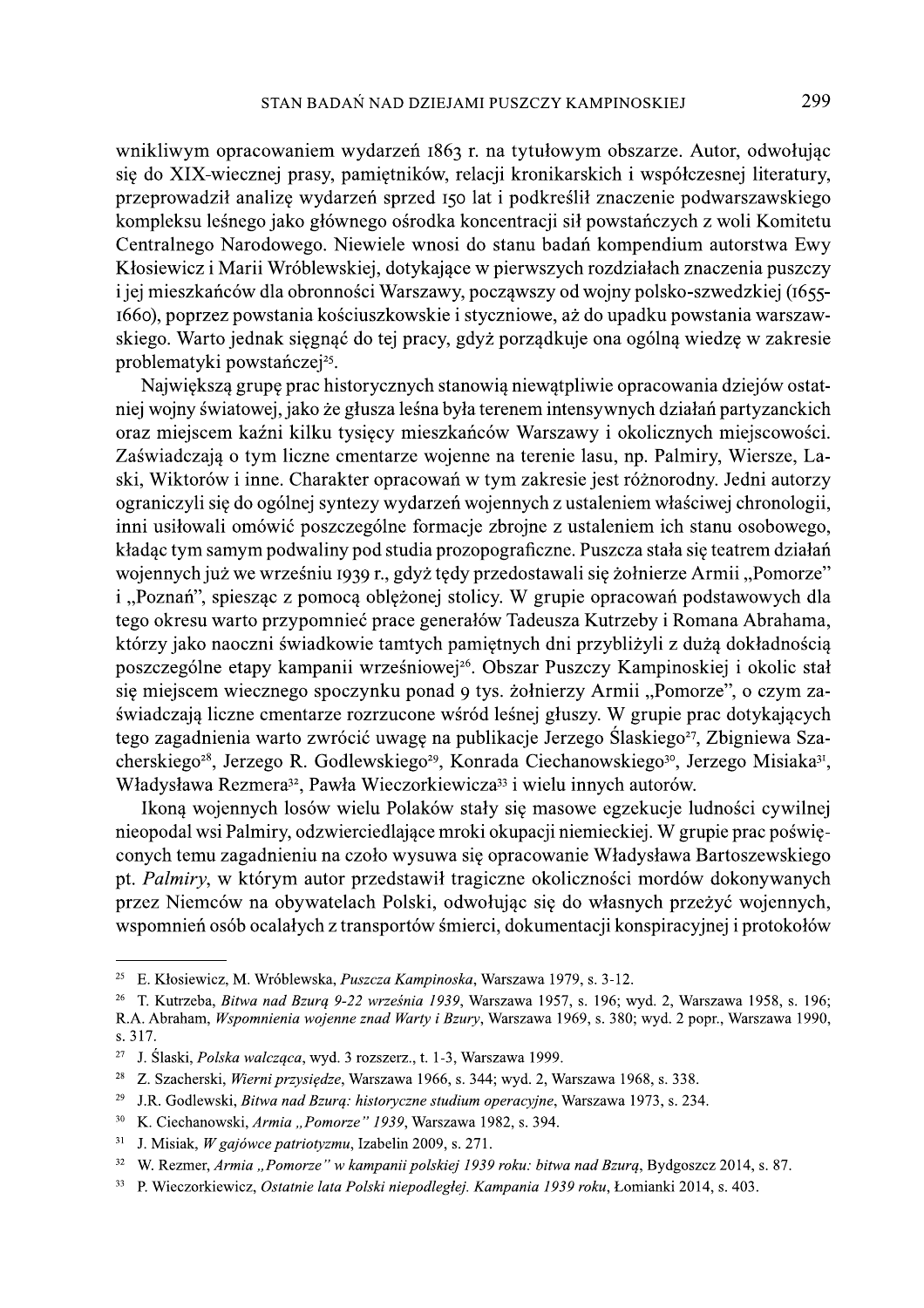ekshumacyjnych. Owocem jego pracy badawczej są biogramy osób zasłużonych dla życia politycznego, społecznego i kulturalnego kraju, które zostały unicestwione w ramach zaplanowanego wyniszczania polskich elit<sup>34</sup>. Charakter syntezy podejmowanego problemu posiada praca Beaty Lipińskiej pt. Kampinos-Palmiry. Jej autorka skupiła się przede wszystkim na cmentarzu palmirskim, ukazując go jako symbol męczeństwa narodu polskiego, a zarazem synonim hitlerowskich zbrodni, jednak nie pominęła innych cmentarzy wojennych na terenie Kampinoskiego Parku Narodowego<sup>35</sup>. Do opracowań związanych z dziejami cmentarza palmirskiego należy również krótki przewodnik autorstwa Karola Lotha<sup>36</sup>.

W szerokim wachlarzu publikacji poświęconych problematyce wojennej dostrzegamy szczegółowe opracowania tematu żołnierzy Grupy "Kampinos" Armii Krajowej. Szczególnie ważna, bo otwierająca drogę do dogłębnego poznawania dziejów tego zgrupowania, okazała się monografia autorstwa kpt. Józefa Krzyczkowskiego pt. Konspiracja i powstanie w Kampinosie 1944 (Warszawa 1962, ss. 532). Dowódca grupy poczynił szczegółowe relacje z jej działań i najsłynniejszych akcji zbrojnych, np. ataku na lotnisko bielańskie (w którym sam został ranny), walk pod Pociechą, Truskawiem i ataku na Dworzec Gdański w Warszawie. Nie pominął przy tym krwawych zbrodni dokonywanych przez Gestapo w Zaborowie. Ze względu na uchwycenie personaliów osób walczących praca Krzyczkowskiego posłużyła kolejnym badaczom w próbach odtworzenia składu osobowego Grupy "Kampinos". Fakt ten nabiera szczególnego znaczenia, gdy spojrzymy na późniejszą historiografię doby komunistycznej, która nie poświęciła omawianej formacji zbrojnej należytego miejsca, skazując ją na pomniejszenie znaczenie bądź całkowite zapomnienia. Książki Jerzego Kirchmayera<sup>37</sup>, Stanisława Podlewskiego<sup>38</sup>, Adama Borkiewicza<sup>39</sup> i Władysława Ważniewskiego<sup>40</sup> zawierają omówienie wydarzeń Powstania Warszawskiego w stolicy i na jej obrzeżach, jednak widoczna w nich jest postawa krytyczna autorów wobec decydentów powstania i dowództwa Armii Krajowej, przez co obraz działalności "Grupy Kampinos" jest wykoślawiony, a nawet pomniejszony. Jednym z pierwszych autorów, który już po upadku komunizmu podjął próbę weryfikacji dotychczasowych ustaleń oraz przywrócenia pamięci o bohaterach, był kombatant Jerzy Koszada. W 1998 r. opublikował on studium pt. Grupa Kampinos. Partyzanckie zgrupowanie Armii Krajowej walczące w Powstaniu Warszawskim, w którym poświecił uwagę narodzinom tej formacji, głównym kierunkom jej działań militarnych w osłanianiu walczącej stolicy oraz okolicznościom jej rozbicia przez siły nieprzyjacielskie. Nie pominął ważnego zagadnienia represji i szykan, jakim byli poddawani po wojnie żołnierze ze strony polskich i sowieckich służb bezpieczeństwa, które postanowiły wymazać ich z pamięci

<sup>&</sup>lt;sup>34</sup> W. Bartoszewski, Palmiry, Warszawa 1976, s. 107.

<sup>&</sup>lt;sup>35</sup> B. Lipińska, *Kampinos-Palmiry*, Warszawa 1977, s. 137.

 $36\,$ K. Loth, Palmiry: przewodnik po cmentarzu i Muzeum, Warszawa 1993, s. 38.

<sup>37</sup> J. Kirchmayer, *Powstanie Warszawskie*, Warszawa 1984, s. 576.

 $38\,$ S. Podlewski, Przemarsz przez piekło, Warszawa 1949; wyd. 2, Warszawa 1957; wyd. 3, Warszawa 1971; tenże, Rapsodia Żoliborska, Warszawa 1957; wyd. 2, Warszawa 1979.

<sup>39</sup> A. Borkiewicz, Powstanie warszawskie 1944: zarys działań natury wojskowej, Warszawa 1957; wyd. 2, Warszawa 1964; wyd. 3, Warszawa 1969.

<sup>40</sup> W. Ważniewski, Na przedpolach stolicy 1939-1945, Warszawa 1974.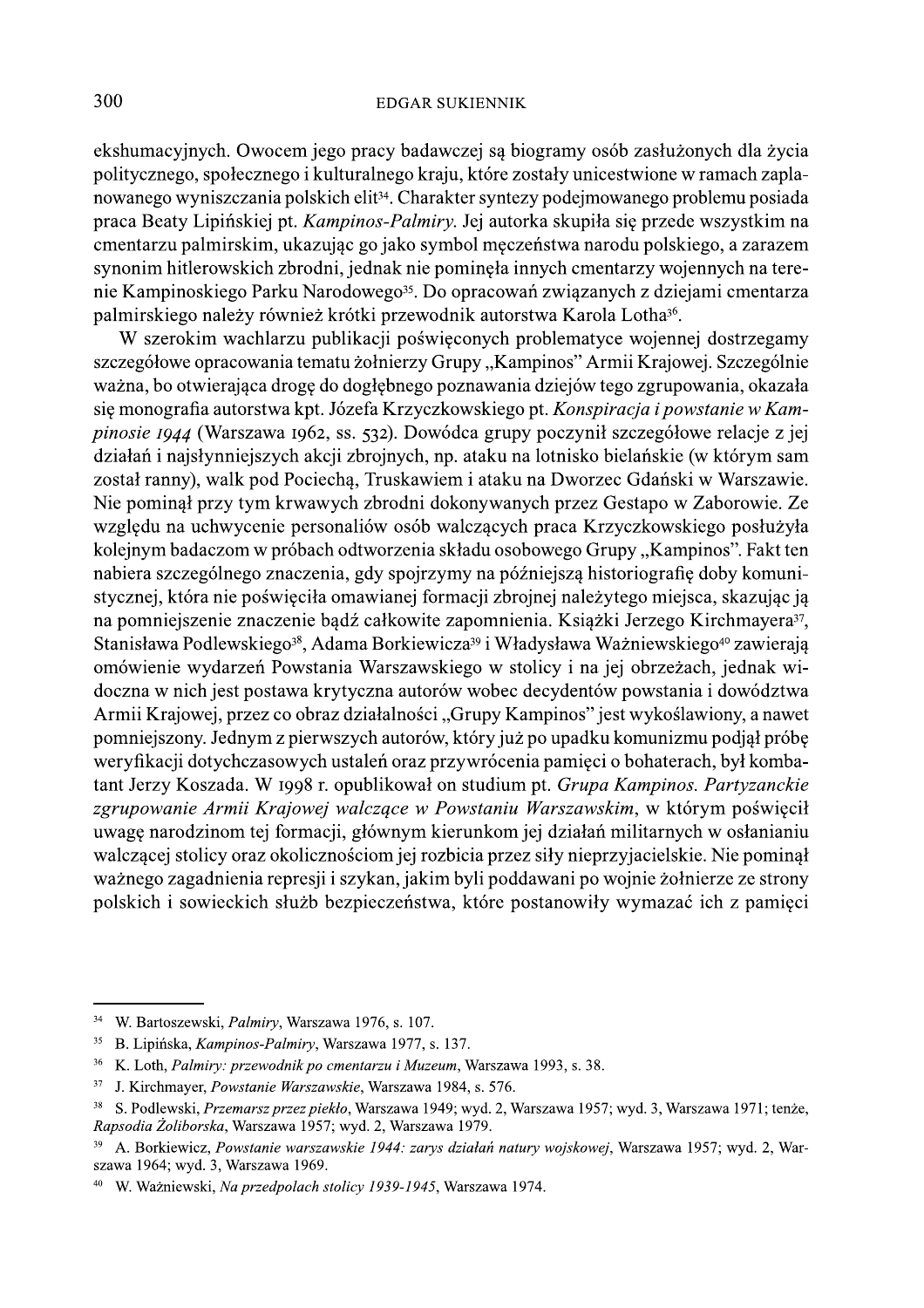narodowej. Warstwa faktograficzna książki jest podbudowana dokumentacją zaczerpniętą z prywatnych zasobów autora oraz Archiwum Państwowego m. st. Warszawy<sup>41</sup>.

Praca Jerzego Koszady odpowiedziała na wiele pytań postawionych przez autora, ale wykazała też pewne nieścisłości. Na nowo powyższemu zagadnieniu przyjrzał się Mieczysław Groblewski, a efektem jego dociekań okazał się 4-tomowy maszynopis. W świetle dostępnych źródeł w postaci ankiet, deklaracji i spisów, nadto ewidencji opracowanej przez kpt. Józefa Krzyczkowskiego bezpośrednio po wojnie autor ustalił w możliwie największym przybliżeniu dane osobowe oraz liczebność żołnierzy Grupy "Kampinos", uczestniczących w Powstaniu Warszawskim. Byłoby pożyteczne, gdyby ów maszynopis ukazał się na normalnym rynku księgarskim i został wprowadzony jako publikacja do obiegu naukowego. Z pewnością znacząco wypełniłby lukę w historiografii regionalnej<sup>42</sup>. Bardziej apologetyczny wymiar ma książka Zygmunta Sawickiego pt. "Obroża" w konspiracji i Powstaniu Warszawskim. Dzieje Armii Krajowej na przedpolu Warszawy. Praca stanowi nie tylko owoc poszukiwań wiadomości o czynach powstańców Kampinosu, ale również odpowiedź na publikacje, które przeinaczyły lub zmarginalizowały znaczenie wojennych zmagań żołnierzy Armii Krajowej w VII Obwodzie "Obroża" Okręgu Warszawskiego<sup>43</sup>.

Mimo powstania wielu prac, mających na celu przybliżenie wojennych dziejów Puszczy Kampinoskiej, nadal brakowało wyczerpującego opracowania bogatych wydarzeń lat 1939--1945. Rzeczową próbą całościowego ujęcia wojennych dziejów omawianego obszaru okazał się obszerny artykuł Piotra Matusaka i Krzysztofa Zwolińskiego pt. Puszcza Kampinoska w latach 1939-1945, który został opublikowany w 2005 roku. Dzięki obfitej bazie źródłowej, pochodzącej przede wszystkim z zasobów Archiwum Akt Nowych i Archiwum Państwowego w Warszawie, autorom udało się przeprowadzić dogłębną analizę lat wojennych i tym samym wypełnić część zagadnień, które oczekiwały na swoich historyków<sup>44</sup>. Za to krótką syntezą wydarzeń roku 1944 r., uwzględniającą okoliczności powstania i funkcjonowania unikatowego tworu, jakim była Niepodległa Rzeczpospolita Kampinoska z ośrodkiem w Wierszach, jest broszura autorstwa Przemysława Wywiała. Odnajdziemy w niej skrócony opis początków i rozwoju konspiracji na terenie puszczy<sup>45</sup>.

Spośród innych opracowań, dotykających powyższej problematyki, wyszczególnić należy relacje i wspomnienia dowodców i członków poszczególnych formacji zbrojnych. Taki charakter utrzymują wspomnienia Adolfa Pilcha: Partyzanci trzech puszcz oraz walczącego

<sup>&</sup>lt;sup>41</sup> J. Koszada, *Grupa Kampinos. Partyzanckie zgrupowanie Armii Krajowej walczace w Powstaniu Warszawskim,* Warszawa 1998, s. 163; wyd. 2 popr. i uzup., Warszawa 1999, s. 169.

<sup>&</sup>lt;sup>42</sup> M. Groblewski, Próba ustalenia liczby żołnierzy "Grupy Kampinos" AK uczestniczących w Powstaniu Warszawskim. Warszawa 2002, s. 4-170, mps. t. 2: Stan liczebny i straty osobowe "Grupy Kampinos" AK w Powstaniu Warszawskim 1944 roku według różnych źródeł, s. 174-221, mps; t. 3: Stan liczebny i straty osobowe oddziałów wojskowych "Grupy Kampinos" AK bez Zgrupowania Stołpecko-Nalibockiego, s. 222-324, mps; t. 4: Ostateczne wyniki prac analityczno-weryfikacyjnych przeprowadzonych w czasie od 1997 roku do pierwszej połowy 2002 roku, nad stanem liczebnym i stratami osobowymi "Grupy Kampinos" AK, s. 325-388, mps.

<sup>&</sup>lt;sup>43</sup> Z. Sawicki, "Obroża" w konspiracji i Powstaniu Warszawskim. Dzieje Armii Krajowej na przedpolu Warszawy, Warszawa 2002, s. 374.

<sup>&</sup>lt;sup>44</sup> P. Matusak, K. Zwoliński, Puszcza Kampinoska w latach 1939-1945, w: Kampinoski Park Narodowy..., t. 3, cz. 2, s. 165-421.

<sup>&</sup>lt;sup>45</sup> P. Wywiał, Konspiracja w Puszczy Kampinoskiej i Niepodległa Rzeczpospolita Kampinoska 1944, Warszawa  $2012. s. 22.$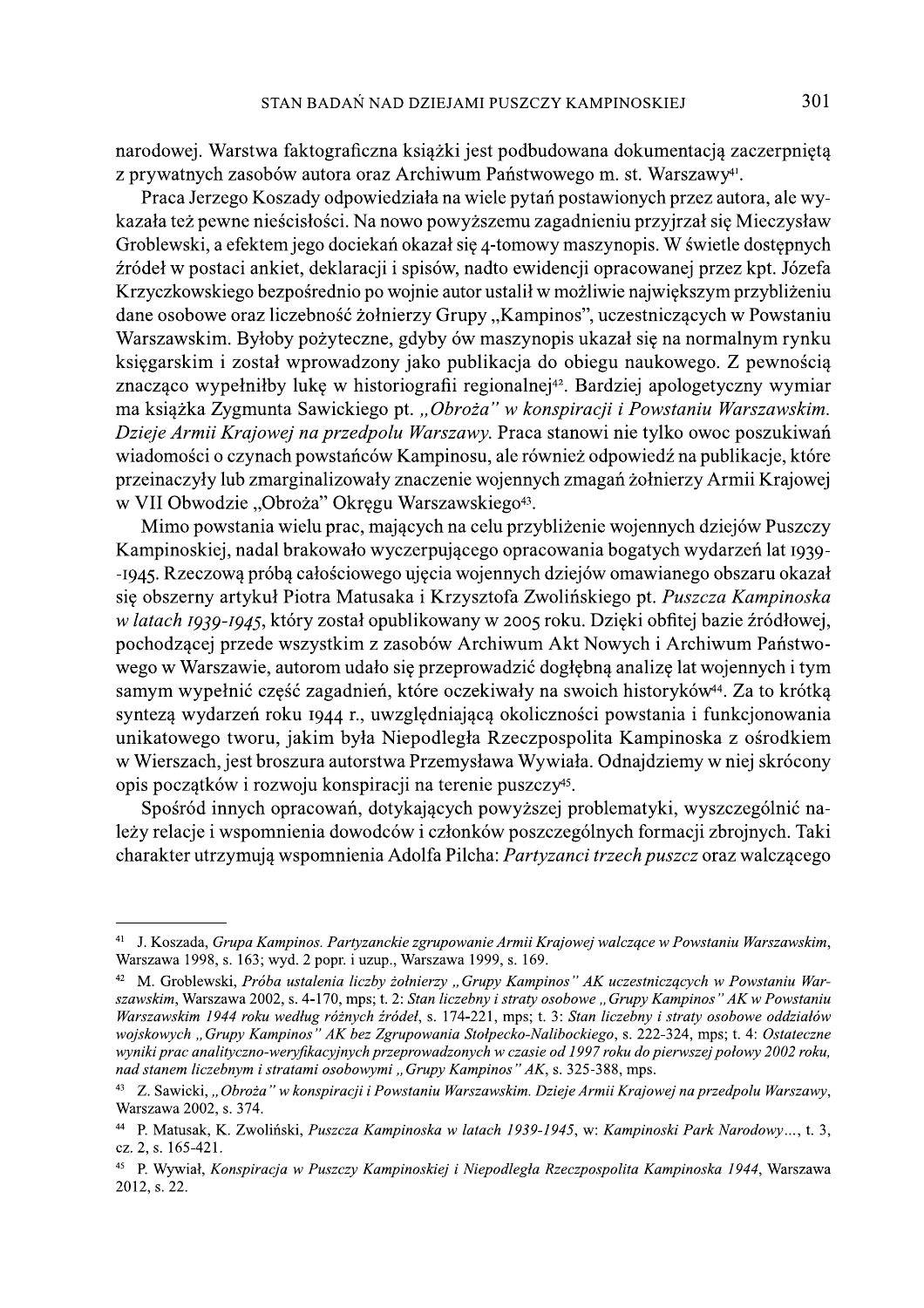u jego boku Mariana Podgórecznego pt. Doliniacy<sup>46</sup>. Obie relacje pamiętnikarskie wprowadzają czytelnika w pamiętne dni 1944 roku. Autorzy jako naoczni świadkowie wydarzeń przemierzają we wspomnieniach najważniejsze etapy bojowe tzw. Doliniaków, wspominając utworzenie Niepodległej Rzeczypospolitej Kampinoskiej i wsparcie dla walczącej stolicy, jak również okoliczności załamania ofensywy i rozproszenia całego zgrupowania. Wymienione prace nie pozostały na marginesie badań historycznych, choć z pewnością mogą zostać lepiej wykorzystane w pogłębieniu studiów nad puszczańskim ruchem partyzanckim, przy zachowaniu właściwej metody oceny i wykorzystania tego typu relacji.

Symbolicznym kresem Niepodległej Rzeczypospolitej Kampinoskiej okazała się bitwa pod Jaktorowem (29 września 1944 r.), w której Niemcy rozbili główne siły Grupy "Kampinos", próbujące przedrzeć się w kierunku Gór Świętokrzyskich. Okoliczności niemieckiej akcji przeciwpartyzanckiej Sternschnuppe, odwrotu oddziałów AK z puszczy i dotkliwej porażki w pobliżu Jaktorowa omówił Szymon Nowak w jednym z nowszych opracowań pt. Puszcza Kampinoska – Jaktorów 1944 (Warszawa 2011, ss. 290; Warszawa 2014, ss. 83).

Cennych wiadomości o wojennych epizodach Puszczy Kampinoskiej dostarczają także publikacje Jana Gozdawy-Gołębiowskiego<sup>47</sup> i Jana Smolińskiego<sup>48</sup>. Nie należy pomijać dwóch artykułów Tadeusza Swata, ukazujących spuściznę działań militarnych na zachodnich przedpolach stolicy w postaci krzyży, tablic pamiątkowych i cmentarzy wojennych<sup>49</sup>. Również niektóre artykuły popularne w lokalnym czasopiśmiennictwie powiatowym i gminnym podejmują powyższą problematykę w celu przechowania pamięci o czynach powstańców oraz kultywowania tradycji oręża polskiego.

Interesującym – choć wymagającym pogłębienia badań – zagadnieniem pozostają rodziny szlacheckie, zamieszkujące okolice Puszczy Kampinoskiej. Włość szlachecka w regionie nie była obfita, ale zaznaczyła swoją obecność w jego strukturach własnościowych i społecznych. Do najbardziej znaczących należał majątek w Tułowicach w woj. rawskim, usytuowany w bliskim sąsiedztwie kampinoskiej głuszy. Jego zagadnieniu przyjrzała się Wanda Puget w artykule: Tułowice – Dwór, prezentując dzieje włości i jej szybko zmieniających się właścicieli z rodów Lasockich, Linowskich, Orsettich, Zabłockich, Górskich, Boskich, Ostrowskich, Bolechowskich i wreszcie Domaszowskich. Opracowanie nie wyczerpuje tematu, niemniej jednak stanowi ważne uzupełnienie dziejów herbowych mieszkańców regionu i ich koligacji rodowych<sup>50</sup>. W zakresie badań nad włością szlachecką w tej części Mazowsza ważnym osiągnieciem pozostaje przewodnik pt. Po pałacach i dworach Mazowsza, opracowany przez Tadeusza S. Jaroszewskiego i Waldemara Baraniewskiego. Autorzy w krótkich notach podali zasadnicze fakty odnośnie powstania, funkcjonowania i rewitalizacji rezydencji rodowych pod kuratelą często zmieniających się herbowych właścicieli w Kampinosie, Lesznie, Łazach,

 $46\,$ A. Pilch, Partyzanci trzech puszcz, Warszawa 1992, s. 394; M. Podgóreczny, Doliniacy, t. 1-3, Gdańsk 1991- $-1993.$ 

<sup>47</sup> J. Gozdawa-Gołębiowski, Obszar warszawski Armii Krajowej, Lublin 1992, s. 621.

 $48\,$ Jan Smoliński, Region Błonie w walce z okupantem hitlerowskim, Błonie 1994.

<sup>49</sup> T. Swat, Pamiątki września w Puszczy Kampinoskiej, "Niepodległość i Pamięć", 6 (1999), nr 2, s. 177-206; tenże, Kapliczki i krzyże Puszczy Kampinoskiej, w: Kultura Ludowa Mazowsza i Podlasia: studia i materiały, t. 5, red. A. Kołodziejczyk, A. Stawarz, Warszawa 2002, s. 81-99.

<sup>50</sup> W. Puget, Tułowice – Dwór, w: Pałace i dwory w dawnym województwie rawsko-mazowieckim, red. W. Puget, t. 1, Warszawa 1995, s. 137-150.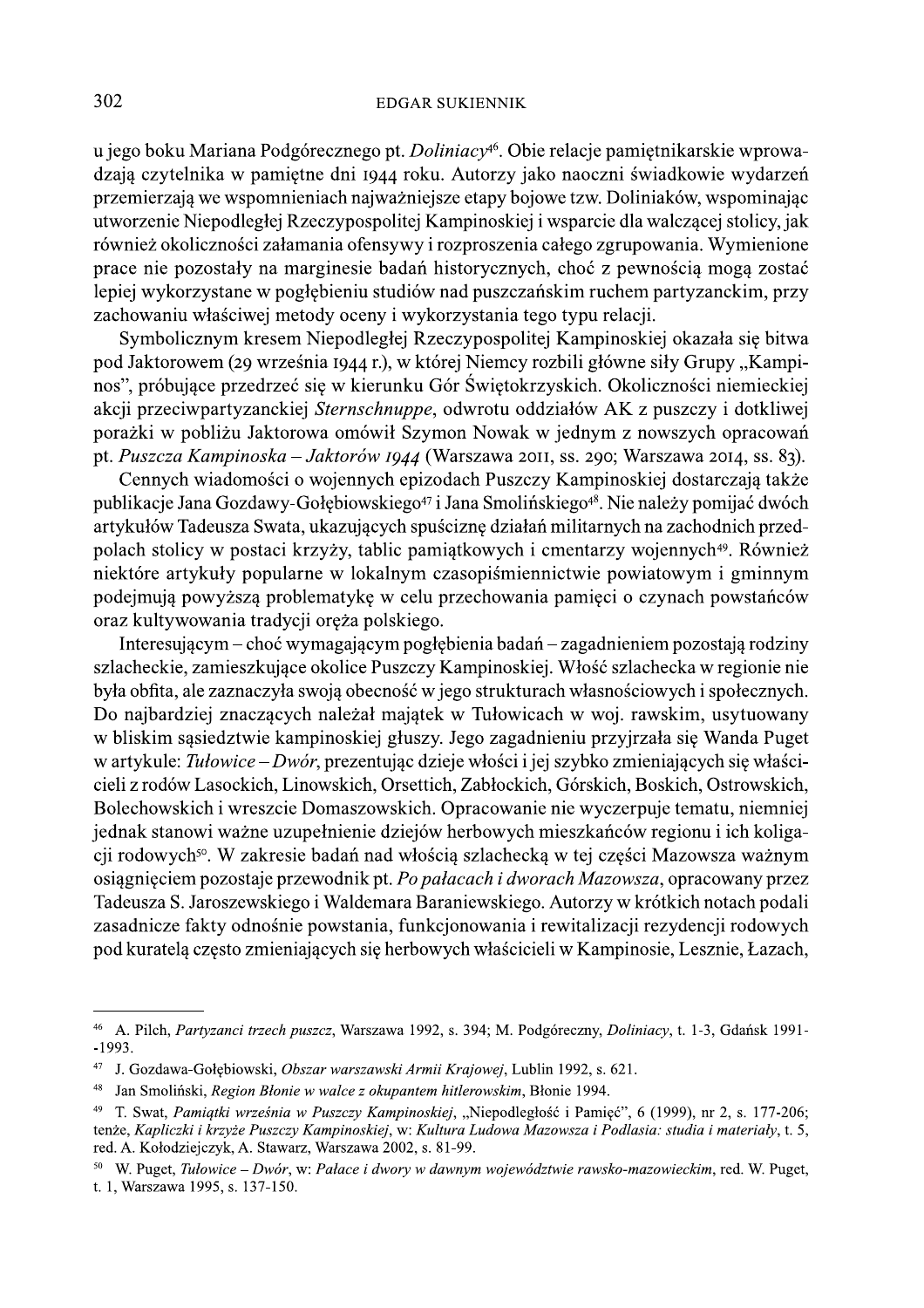Strzyżewie, Tułowicach, Zaborowie, Zaborówku, Zielonkach oraz Żelazowej Wolis<sup>1</sup>. Marginalne omówienie w literaturze przedmiotu znalazł temat łowiectwa w okolicach puszczy, którym zajęła się Agnieszka Samsonowicz (Łowiectwo w Polsce Piastów i Jagiellonów)<sup>52</sup>. Nawiązując do regale królewskich oraz ochrony zwierzyny łownej, uczona ustaliła kilka faktów odnośnie rozrywek łowieckich w lasach wokół Jaktorowa i Wiskitek za panowania ostatnich Jagiellonów.

Dzieje każdego regionu nierozerwalnie wiążą się z działalnością ludzi zasłużonych dla promowania jego dziedzictwa historycznego, kulturowego i przyrodniczego. W historii Puszczy Kampinoskiej wyróżniająca się osoba był prof. Roman Kobendza (1866-1955) – wybitny botanik i inicjator utworzenia Kampinoskiego Parku Narodowego. Niestety, znany miłośnik przyrody nie doczekał się jakiejkolwiek monografii na swój temat, co stanowi wyraźny brak w historiografii regionu, domagający się rzetelnego wypełnienia. Tylko częściowo wyszły naprzeciw tym postulatom wspomnienia Marii Zanowej, wzbogacone wykazem 166 publikacji zmarłego naukowca<sup>53</sup>. Szczątkowe informacje o związkach profesora z Puszczą Kampinoską odnajdujemy też w relacji Magdaleny Kamińskiej z ceremonii nadania szkole w Sadowej imienia Jadwigi i Romana Kobendzów<sup>54</sup>.

W zupełnie innej dziedzinie przysłużyła się historii regionalnej s. Elżbieta Róża Czacka ze Zgromadzenia Sióstr Franciszkanek Służebnic Krzyża – założycielka zakładu dla niewidomych dzieci w podwarszawskich Laskach. Zorganizowany przez nią dom opieki nad ociemniałymi na trwałe wpisał się w krajobraz tej części puszczańskiej otuliny. W powyższe zagadnienie wprowadzają obszerne publikacje autorstwa s. Jadwigi Stabińskiej<sup>55</sup>, Michała Żółtowskiego<sup>56</sup>, Ewy Jabłońskiej-Deptuły<sup>57</sup>, Alicji Gościmskiej<sup>58</sup>. Znaczący wpływ na kierunek duchowo-intelektualny dzieła s. Róży Czackiej wywarł ks. Władysław Korniłowicz (1884-1940), od 1930 r. na stałe mieszkający w Laskach. Osoba charyzmatycznego kapłana znalazła pisarzy, którzy zechcieli opracować jego biografię. Należą do nich: Teresa Landy<sup>59</sup>, s. Rut Wosiek<sup>60</sup>, Emilia Janina Niszczota<sup>61</sup> i kard. Stefan Wyszyński<sup>62</sup>. Matka Róża Czacka i ks. Korniłowicz korzystali z pomocy Antoniego Marylskiego, który większą część swego życia (jeszcze przed przyjęciem kapłaństwa) poświęcił służbie na rzecz Towarzystwa Opieki nad Ociemniałymi. Jego ofiarna praca znalazła odzwierciedlenie w książce autorstwa Jacka

<sup>&</sup>lt;sup>51</sup> T.S. Jaroszewski, W. Baraniewski, Po pałacach i dworach Mazowsza: przewodnik, Warszawa 1995, s. 200 + XXXIV.

<sup>52</sup> A. Samsonowicz, Łowiectwo w Polsce Piastów i Jagiellonów, Warszawa 2011, s. 537.

<sup>&</sup>lt;sup>53</sup> M. Zanowa, Prof. dr Roman Kobendza: (wspomnienie), "Zeszyty naukowe Szkoły Głównej Gospodarstwa Wiejskiego. Leśnictwo", 1958, z. 1, s. 30-42.

<sup>54</sup> M. Kamińska, Szkoła z puszczą w tle, "Parki Narodowe", 2008, nr 2, s. 18-20.

<sup>55</sup> J. Stabińska, Matka Elżbieta Róża Czacka, Poznań 1981, s. 319; wyd. 2 uzup., Laski 1989, s. 356.

<sup>56</sup> M. Żółtowski, Blask prawdziwego światła: Matka Elżbieta Róża Czacka i jej dzieło, Lublin 1999, s. 332.

<sup>&</sup>lt;sup>57</sup> E. Jabłońska-Deptuła, Matka Elżbieta Czacka i Dzieło Lasek, Lublin 2002, s. 260.

<sup>&</sup>lt;sup>58</sup> A. Gościmska, Torowała nowe drogi niewidomym. Róża Czacka – Matka Elżbieta jako tyflolog i wychowawca. Laski 2014, s. 262; taż, Laski w czasie okupacji 1939-1945, Warszawa 1987, s. 175 (współaut. Michał Kamiński).

<sup>59</sup> T. Landy, Ksiądz Władysław Korniłowicz, Kraków 1978, s. 269; wyd. 2, Warszawa 2003, s. 325.

 $60\,$ R. Wosiek, Ksiądz Władysław Korniłowicz – kapłan wśród ludzi, Laski-Warszawa 2009, s. 307.

<sup>61</sup> E.J. Niszczota, Ojciec wszystkich poszukujących: Sługa Boży ks. Władysław Korniłowicz – spowiednik, kierownik duchowy i wychowawca, Warszawa 1998, s. 517.

<sup>&</sup>lt;sup>62</sup> S. Wyszyński, Nasz Ojciec: ksiadz Władysław Korniłowicz, Warszawa 1980, s. 107.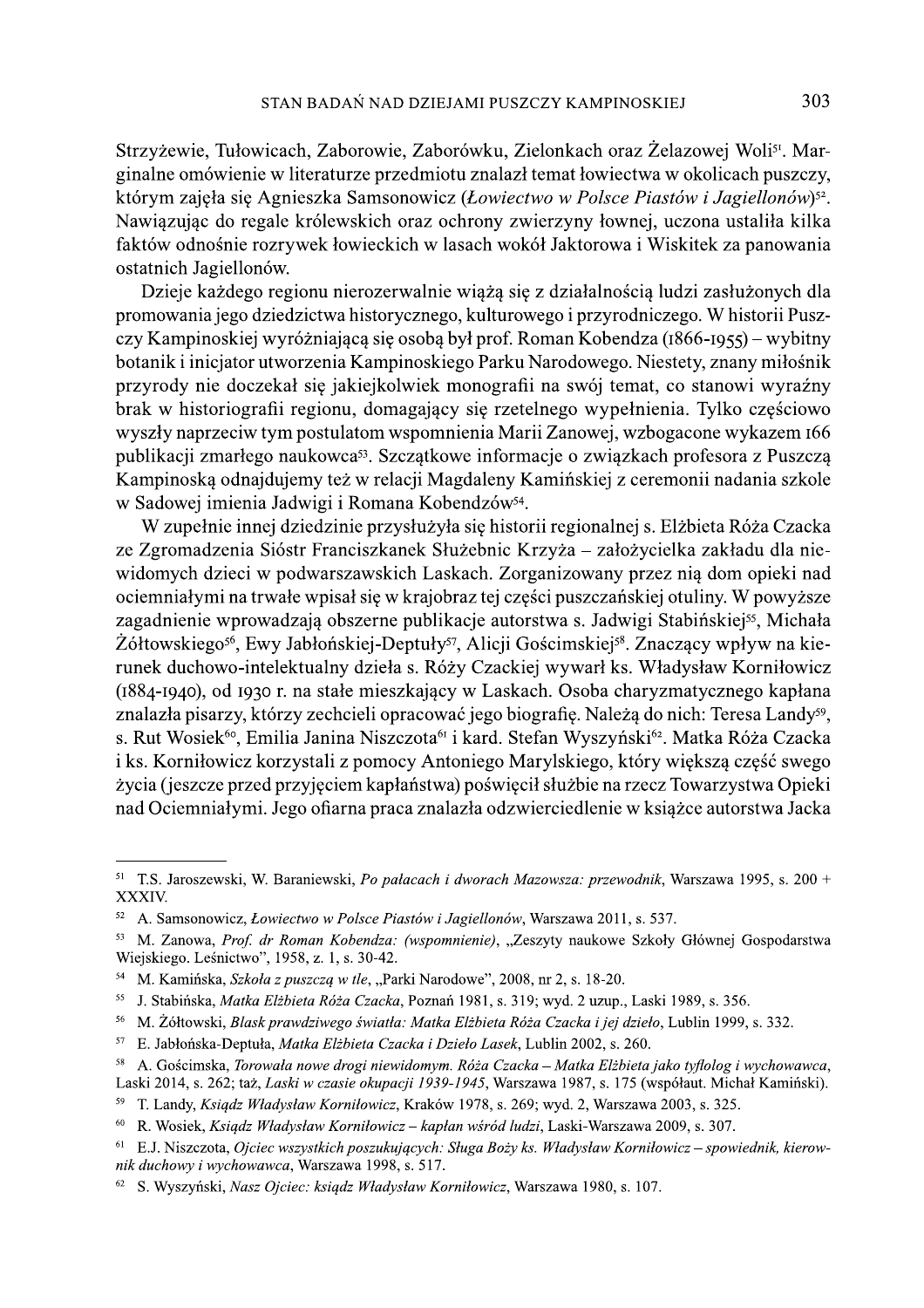Moskwy<sup>63</sup>, natomiast liczne grono osób współtworzących ośrodek lasecki zostało omówione w obszernych szkicach, zredagowanych staraniem Tadeusza Mazowieckiego przy współpracy z autorami wspomnień, listów i poezji, m. in. Bohdanem Cywińskim, Janem Lechoniem, Mieczysławem Jastrunem i ks. Janem Twardowskim<sup>64</sup>.

Współcześnie obserwuje się wśród historyków i popularyzatorów historii wzmożone zainteresowanie tematyką kościelną na omawianym obszarze. Mimo iż w historiografii ciągle brakuje opracowania, które omówiłoby w wyczerpujący sposób całokształt miejscowych stosunków kościelnych, kilku autorów podjęło się próby omówienia pewnych zagadnień szczegółowych, wśród których na pierwszym miejscu wypada wymienić monografie poszczególnych parafii. Na szczególną uwagę zasługują dwie publikacje ks. Zbigniewa Skiełczyńskiego, przybliżające czytelnikom dzieje dwóch parafii w otulinie Puszczy Kampinoskiej: Górki Kampinoskie i Dawny Brochów. W pierwszej z nich autor zawarł cenne informacje na temat XVIII-wiecznego osadnictwa budniczego oraz dziejów budowy kościoła parafialnego w Górkach w niesprzyjającym tej inwestycji okresie komunistycznym. Nieocenionym wkładem autora w dotychczasową historiografię regionu jest ustalenie listy parafian pomordowanych w latach II wojny światowej, dla powstania której niezbędne okazały się spisy dokonywane w wioskach oraz relacje zbierane podczas wizyty kolędowej w poszczególnych domostwach<sup>65</sup>. W drugiej książce autor omówił dzieje parafii Brochów na tle początków osady, rozwijającego się życia religijnego oraz relacji rządców kościoła z herbowymi dziedzicami z rodzin Brochowskich i Lasockich<sup>66</sup>. Parafia brochowska doczekała się także omówienia kilku zagadnień szczegółowych, zainicjowanych przez Martę Przygodę-Stelmach, która ukazała funkcjonowanie wspólnoty pod rządami proboszczów w XIX i XX w., nie pomijając popularnego wówczas bractwa św. Rocha<sup>67</sup>. Charakter popularny ma cykl krótkich artykułów ks. Skiełczyńskiego na łamach "Wiadomości Archidiecezjalnych Warszawskich", gdzie pojawiły się zarysy historii parafii w Kampinosie, Głusku-Leoncinie, Łomnej i Zaborowie<sup>68</sup>.

Swojego historyka w osobie ks. Waldemara Wojdeckiego znalazła parafia Narodzenia św. Jana Chrzciciela w Lesznie. Dotarcie do państwowych i kościelnych zasobów archiwalnych umożliwiło autorowi przygtowanie publikacji pt. Dzieje Leszna i Puszczy Kampinoskiej, przedstawiającej losy parafii na tle dziejów Mazowsza i Królestwa Polskiego. Cenny jest zestaw rządców kościoła, poczynając od wzmiankowanego w 1440 r. Marcina, a kończąc na osobie autora monografii. Nie wszyscy proboszczowie znaleźli tam swoje omówienie, toteż niniejsza praca wymaga pogłębienia badań<sup>69</sup>. Na szczególną uwagę zasługują publikacje ks. Wacława Kurowskiego, który okazał się piewcą parafii św. Rocha w Lipkowie.

<sup>63</sup> J. Moskwa, Antoni Marylski i Laski, Kraków 1987, s. 306; wyd. 2, Warszawa, s. 300.

<sup>64</sup> Ludzie Lasek, oprac. T. Mazowiecki, Warszawa-Kraków 1987, s. 603; Toż, wyd. 2, Warszawa 2000, s. 567.

<sup>65</sup> Z. Skiełczyński, Górki Kampinoskie, Warszawa 1990, s. 52.

<sup>66</sup> Z. Skiełczyński, Dawny Brochów, Leszno 1993, s. 39.

<sup>67</sup> M. Przygoda-Stelmach, Bractwo parafialne św. Rocha przy kościele w Brochowie na Mazowszu w latach 1854-1881, "Saeculum Christianum", 20/2013, s. 149-155; taż, Proboszczowie parafii Brochów na Mazowszu od XIX do XX w. w świetle źródeł z archiwum parafialnego, "Saeculum Christianum", 21/2014, s. 223-229.

Z. Skiełczyński, Parafia Kampinos w 1777 roku, "Wiad. Archid. Warszawskiej", 65/1983, nr 11-12, s. 515-517; Dzieje parafii Głusk-Leoncin, "Wiad. Archid. Warszawskie", 66/1984, nr 9-10, s. 331-336; tenże, Dawne dzieje parafii Łomna, "Wiad. Archid. Warszawskie", 73/1991, nr 11, s. 18-25; tenże, Parafia Zaborów, "Wiad. Archid. Warszawskie", 74/1992, nr 2, s. 120-128.

<sup>&</sup>lt;sup>69</sup> W. Wojdecki, *Dzieje Leszna i Puszczy Kampinoskiej*, Leszno koło Błonia 1998, s.118.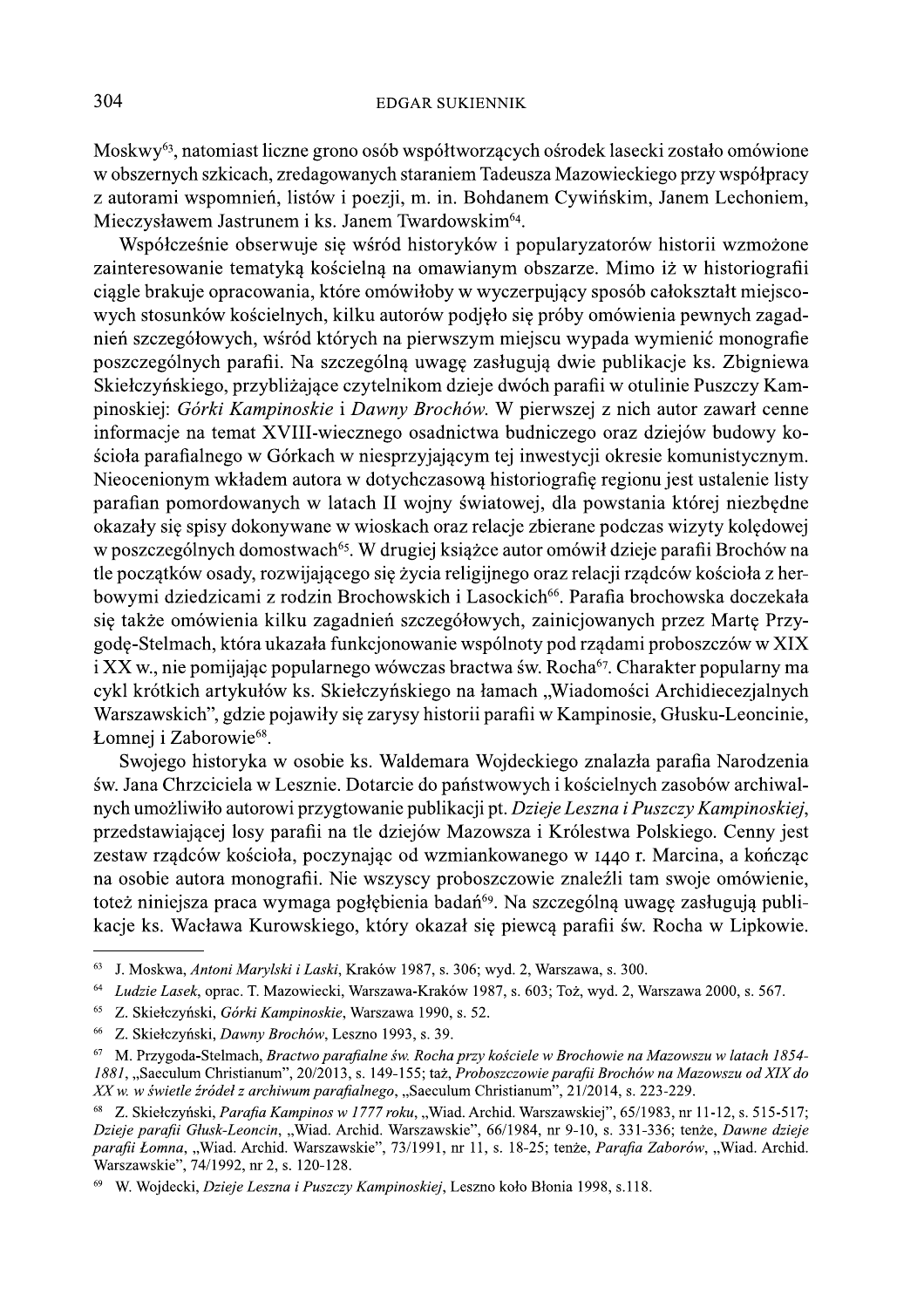Długoletni proboszcz tej parafii przygotował pracę pt. Lipków sienkiewiczowski, która została wydana po raz pierwszy w 1984 r., a obecnie wznowiona wraz z biografią duchownego pod piórem Łukasza Karczmarka. Autor omówił pośród licznych zagadnień pierwsze wzmianki o miejscowości, funkcjonowanie folwarku pod rządami Józefa Paschalisa Jakubowicza oraz powstanie i rozwój parafii św. Rocha<sup>70</sup>. W drugim dziele pod skromnym tytułem: Pamiętnik proboszcza z Lipkowa gospodarz parafii umieścił swoje wspomnienia z lat okupacji niemieckiej w Warszawie, przejmujących doświadczeń okresu stalinowskiego oraz objęcia zniszczonego kościoła dworskiego w Lipkowie, z którego miał uczynić dynamiczny ośrodek życia religijnego<sup>71</sup>. Dzieje parafii p.w. Narodzenia NMP w Secyminie-Nowinach znalazły omówienie w publikacjach K. Jaworskiej (Dzieje parafii w Secyminie) oraz ks. Józefa Mandziuka (Sanktuarium Matki Boskiej Radosnej Opiekunki Przyrody w Secyminie-Nowinach). Autorka pierwszego opracowania przedstawiła początki osadnictwa we wsi Secymin z uwzględnieniem budników oraz protestantów holenderskich (mennonitów), uciekających w XVII w. przed prześladowaniami religijnymi w Europie Zachodniej, przechodząc nastepnie do poszczególnych etapów rozwoju życia religijnego na tym obszarze. Powyższe zagadnienia zostały przypomniane i potwierdzone w wywodzie ks. Józefa Mandziuka, który rozszerzył je o dzieje wizerunku Matki Bożej Radosnej Opiekunki Przyrody i jego kultu w sanktuarium secymińskim<sup>72</sup>. Charakter popularyzatorski posiada album autorstwa Aliny Petrowej-Wasilewicz, poświęcony młodej parafii św. Franciszka z Asyżu w Izabelinie oraz jej pierwszemu proboszczowi ks. Aleksandrowi Fedorowiczowi (Uśmiech księdza Alego: dzieje parafii św. Franciszka z Asyżu w Izabelinie)<sup>73</sup>.

Pozycjami niewatpliwie cennymi są publikacje, w których dokonano zbiorczej syntezy dziejów kilku miejscowości i ich parafii. Za taką uchodzi praca zbiorowa pt. Stare Babice na przestrzeni dziejów, przygotowana pod red. Ewy Pustoły-Kozłowskiej. Korzystając z materiałów archiwalnych, prasy i literatury przedmiotu, sześciu autorów przemierzyło szlak dziejów miejscowości Stare Babice oraz osad należących do obecnej gminy o tej samej nazwie. Nie pominięto w niej krótkiego rysu historycznego kościoła w Borzecinie, który do dziś nie doczekał się własnej monografii<sup>74</sup>. W 2014 r. ukazało się obszerne dzieło ks. Grzegorza Kalwarczyka pt. Przewodnik po parafiach i kościołach Archidiecezji Warszawskiej, a jego pierwszy tom został poświęcony dziejom parafii pozawarszawskich. Znalazło się w nim krótkie omówienie parafii wchodzących w skład obecnych dekanatów laseckiego i kampinoskiego, a więc Blizne, Borzęcin, Buraków, Cząstków Mazowiecki, Dąbrowa Leśna, Dziekanów Leśny, Górki Kampinoskie, Izabelin, Kazuń, Laski, Leoncin, Lipków, Łomianki,

<sup>70</sup> W. Kurowski, Lipków sienkiewiczowski, Stare Babice 2014, s. 5-158; zob. Ł. Karczmarek, Wacław Kurowski, w: tamże, s. 159-181.

<sup>&</sup>lt;sup>71</sup> Pamietnik po raz pierwszy ukazał się w 1990 r. w formie maszynopisu (211 stron tekstu i XVI stron ilustracji). W 2010 r. jego przedruku dokonał ks. Zbigniew Godlewski w publikacji pt. Dwie opowieści, czyli Warszawskie Łagiewniki, Warszawa-Koło 2010, s. 190-321.

<sup>72</sup> K. Jaworska, Dzieje parafii w Secyminie; J. Mandziuk, Sanktuarium Matki Bożej Radosnej Opiekunki Przyrody w Secyminie Nowinach, Secymin-Nowiny 2006, s. 61.

 $73$ A. Petrowa-Wasilewicz, Uśmiech księdza Alego: dzieje parafii św. Franciszka z Asyżu w Izabelinie, Warszawa 2001, s. 112.

<sup>74</sup> Zob. artykuły w: Stare Babice na przestrzeni dziejów, red. E. Pustoła-Kozłowska, Stare Babice 2013: Ł. Karczmarek, Pradzieje, s. 11-33; K. Pacuski, Średniowiecze i okres do połowy XVII wieku, s. 35-67; E. Pustoła-Kozłowska, Schylek I Rzeczypospolitej oraz czasy zaborów, s. 69-133; S. Fijałkowski, Walki o wyzwolenie, s. 135-151; M. Łada, Lata II Rzeczypospolitej, s. 153-177.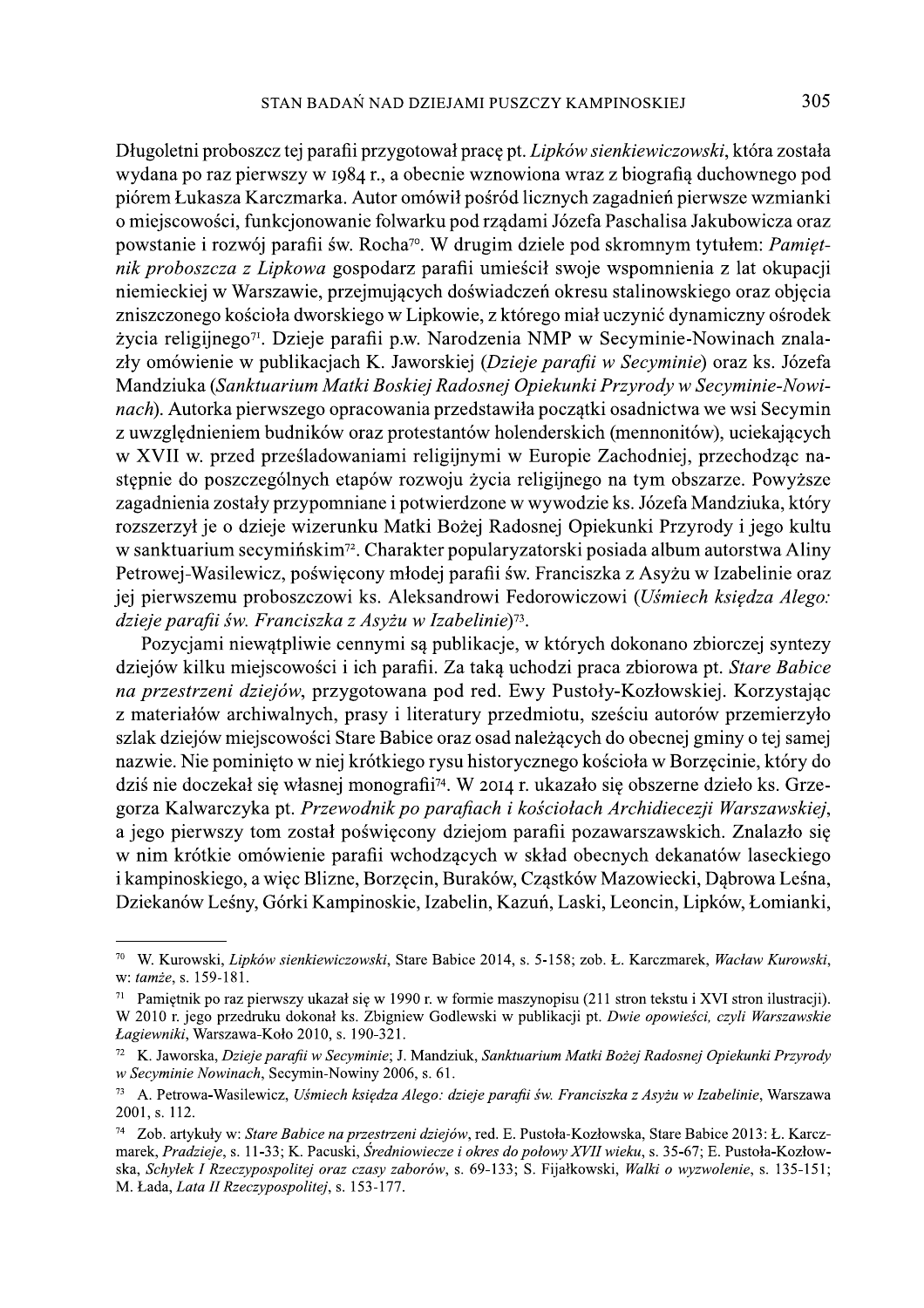#### **EDGAR SUKIENNIK**

Łomna, Secymin, Stare Babice, Wiersze, Zaborów oraz parafie Kampinos i Leszno z dekanatu błońskiego. Uzupełnieniem zarysów są wykazy zidentyfikowanych proboszczów od momentu powstania każdej parafii do czasów współczesnych<sup>75</sup>.

W przeglądzie bibliograficznym nie sposób zapomnieć o przewodnikach turystycznych, rozwijających zamiłowania krajoznawcze czytelników. Możemy w nich odnaleźć krótkie noty historyczne w ujęciu popularnym – ważne z perspektywy uporządkowania i uprzystępnienia dotychczasowej wiedzy. Za pierwszą próbę opracowania takiego przewodnika uchodzi przewodnik po dawnym woj. warszawskim, będący pracą zbiorową Tomasza Chludzińskiego, Tadeusza Maczubskiego, Krzysztofa Rutkowskiego i Janusza Żmudzińskiego. W publikacji, która doczekała się dwóch wydań w latach sześćdziesiątych minionego stulecia, autorzy omówili liczne atrakcje usytuowane w dolinie Wisły, nie pomijając zagadnień puszczańskiej przyrody i historii<sup>76</sup>. W tych samych latach ukazała się publikacja Tomasza Chludzińskiego pt. Puszcza Kampinoska: przewodnik turystyczny, która doczekała się jedynego wydania w 1964 r. Jest to szczegółowe omówienie samego regionu puszczańskiego<sup>77</sup>. Wśród opracowań tego typu na czoło bezkonkurencyjnie wysunęły się przewodniki Lechosława Herza, a jednym z pierwszych był Przewodnik po Puszczy Kampinoskiej, wprowadzony na rynek wydawniczy w 1971 r.<sup>78</sup> Kilka lat później ten sam autor opublikował informator pt. Kampinos *i Kampinoski Park Narodowy* (Warszawa 1976), który w drugim wydaniu z 1979 r. otrzymał krótszy tytuł: Kampinoski Park Narodowy (Warszawa 1979)<sup>79</sup>. Z nowszych opracowań warto wspomnieć: Kampinoski Park Narodowy oraz Puszcza Kampinoska: przewodnik, który doczekał się trzech wydań. Pierwszy z nich jest albumem zdjęć, ubogaconych krótkimi opisami historycznymi prezentowanych miejsc<sup>80</sup>. W drugim informacje o ścieżkach przyrodniczych są przeplatane opisami miejsc pamięci narodowej, działań militarnych w latach II wojny światowej, np. bitwy pod Łomiankami, jak również dziejów zabytków usytuowanych na obrzeżach puszczy, a więc kościoła parafialnego w Brochowie, fary zakroczymskiej czy dawnego klasztoru kanoników regularnych w Czerwińsku nad Wisłą<sup>81</sup>. W grupie najnowszych prac wyróżniają się: Przyroda i historia Puszczy Kampinoskiej: przewodnik po ekspozycji, autorstwa Grzegorza Okołów, oraz Puszcza Kampinoska i okolice pióra Marcina Zamorskiego<sup>82</sup>.

<sup>&</sup>lt;sup>75</sup> G. Kalwarczyk, Przewodnik po parafiach i kościołach Archidiecezji Warszawskiej, t. 1: Parafie pozawarszawskie, Warszawa 2014, s. 1029.

Województwo warszawskie: przewodnik, Warszawa 1961, oprac. T. Chludziński et al., Warszawa 1961, s. 555; wyd. 2 popr., Warszawa 1965, s. 426.

<sup>77</sup> T. Chludziński, Puszcza Kampinoska: przewodnik turystyczny, Warszawa 1964, s. 111; Warszawa 1966, s. 263.

 $78\,$ L. Herz, Przewodnik po Puszczy Kampinoskiej, Warszawa 1971, s. 306; wyd 2, Warszawa 1980, s. 273; wyd. 3, Warszawa 1990, s. 281.

<sup>79</sup> L. Herz, Kampinos i Kampinoski Park Narodowy, Warszawa 1976, s. 72; wyd. 2 jako: Kampinoski Park Narodowy, Warszawa 1979 s. 87.

<sup>80</sup> L. Herz, Kampinoski Park Narodowy, Warszawa 1993, s. 96.

<sup>81</sup> L. Herz, Puszcza Kampinoska: przewodnik, Pruszków 2002, s. 350; wyd. 2, Pruszków 2006; wyd. 3, Pruszków 2012, s. 360.

<sup>&</sup>lt;sup>82</sup> G. Okołów, Przyroda i historia Puszczy Kampinoskiej: przewodnik po ekspozycji, Izabelin 2010, s. 24; M. Zamorski, Puszcza Kampinoska i okolice, wyd. 3, Warszawa 2012, s. 128.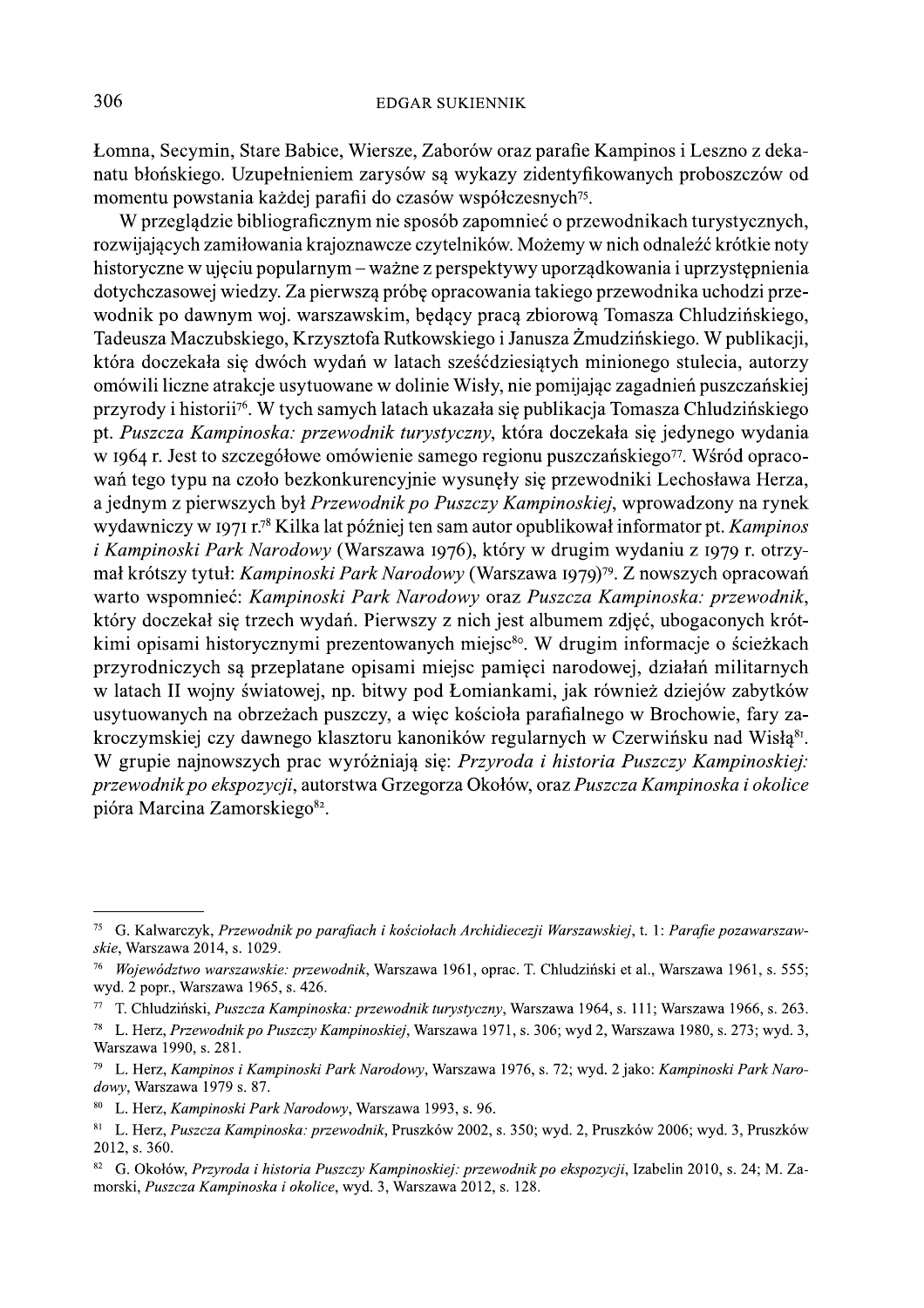307

\* \* \*

W opracowaniu podjeto próbe ukazania stanu badań nad dziejami Puszczy Kampinoskiej w kontekście szeroko rozumianej działalności człowieka. W minionym pięćdziesięcioleciu powstało wiele rozpraw i studiów, w których znalazły omówienie zagadnienia szczegółowe, np. osadnictwo, powstania narodowe, formacje zbrojne działające w Puszczy Kampinoskiej, dzieje poszczególnych parafii i grup wyznaniowych, jak również wartościowe syntezy ukazujace całokształt działalności człowieka na przestrzeni dziejów. Szczególnie obfite w powstawanie rozpraw naukowych okazało się ostatnie piętnastolecie, w którym czytelnicy otrzymali do rak prace pogłębiające dociekania w zakresie problemów osadnictwa i demografii, roli terenów puszczańskich podczas powstań narodowych oraz ich znaczenia dla działalności ruchów partyzanckich podczas ostatniej wojny, a zwłaszcza w dobie Powstania Warszawskiego. Ostatnie z wymienionych zagadnień jest reprezentowane w literaturze przedmiotu szczególnie wyraziście, jako że pamieć o wydarzeniach roku 1944 jest ciągle żywa wśród żyjących kombatantów i starszych mieszkańców wsi puszczańskich, którzy kultywują tradycje powstańcze, chcąc ocalić je przed zapomnieniem. Wykaz regionalnej historiografii jest z oczywistych względów niepełny i nie wyczerpuje tytułowego zagadnienia. Z konieczności omówiono jedynie najważniejsze prace, które z racji charakteru badań prowadzonych przez autorów znacząco przyczyniły się do wypełnienia luki w obserwacjąch regionu i stały się swoistym impulsem dla kolejnych odkrywców, zamierzających kontynuować dotychczasowe badania w oparciu o dostępna bazę źródłowa oraz osiągniecia poprzedników. Z satysfakcja należy odnotować, że nie brakuje historyków i miłośników dziejów regionalnych, którzy usiłują wychodzić naprzeciw istniejącym potrzebom poprzez popularyzowanie historii tego wyjątkowego obszaru<sup>83</sup>.

## The state of research history of the Kampinos Forest **Summary**

Kampinos Forest, also known as the Kampinos National Park, is a large forest complex located north-west of Warsaw. This is a unique natural heritage resource full of various forms of wildlife and many types of animals. In this remarkable natural monument are also to be found traces of human activity. Forest areas remained untouched for a long time, but since the 15<sup>th</sup> century people have begun the first settlements and villages. Within a few hundred years there has been created in this area many towns, parishes and centers of agricultural and forestry. During the Polish uprisings of the 19<sup>th</sup> and 20<sup>th</sup> centuries, the forest terrain was favorable to guerilla actions and is now a place of burial for several thousand people who are buried in military cemeteries. These topics were studied by historians, who wanted and still want to show the area of human activity and the evolution of the relationship between nature and man. The Kampinos Forest is seen in many publications as the place for daily life of inhabitants from the Middle Ages to the present day. This article is an attempt to discuss

<sup>83</sup> Wypada wspomnieć o ubiegłorocznej, oddolnej iniciatywie młodego zespołu redakcyjnego, który powołał do istnienia czasopismo popularno-naukowe, Nasza Puszcza". W zamierzeniach autorów treść czasopisma ma propagować historie i kulture regionalna wśród mieszkańców Puszczy Kampinoskiej i jej sympatyków. Pierwszy numer periodyku pod red. Ewy Gruszki ukazał się na przełomie 2015/2016 r., a w przyszłości planowana jest edycja kolejnych zeszytów.